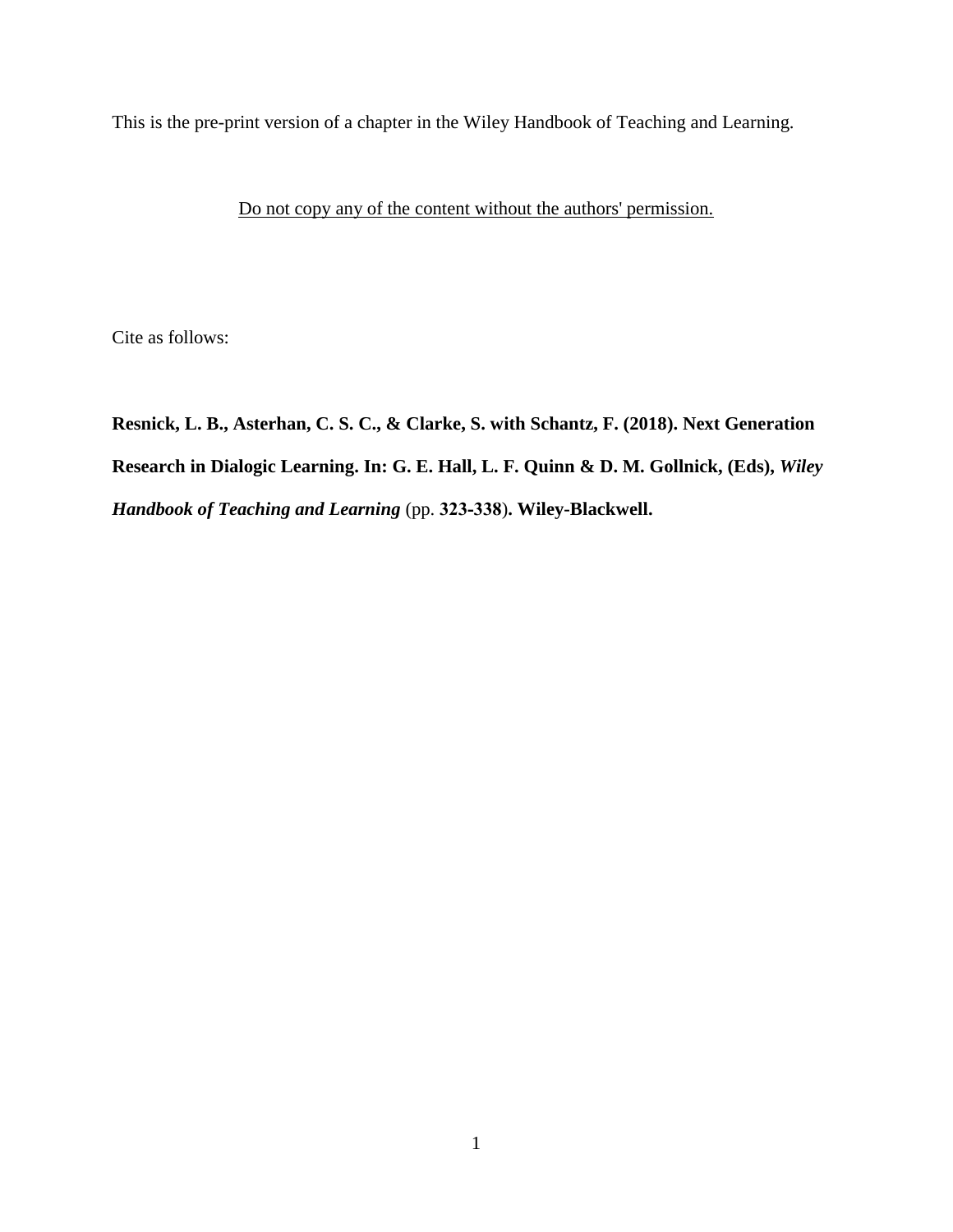# **13**

# **Next Generation Research in Dialogic Learning**

Lauren B. Resnick

Learning Research and Development Center, University of Pittsburgh

Christa S. C. Asterhan Hebrew University of Jerusalem

Sherice N. Clarke University of California San Diego with Faith Schantz

# **Abstract:**

A small but powerful body of evidence shows that certain forms of classroom discussion can produce learning gains that go beyond the topics actually discussed. In a range of countries, students who engaged in dialogue showed better initial learning and retained their learning gains for longer periods when compared to untreated comparison groups. In some cases, students who were engaged in learning through dialogue even outperformed their untreated counterparts. In this chapter, we review the evidence and consider why dialogue might produce these effects, looking at both cognitive and motivational-social explanations. Despite evidence of the surprising and robust effects on student learning, it is rare to find dialogic teaching in the classroom. We propose explanations for the resistance to it, from individual teachers and from the system, and suggest that opening up opportunities for more students to learn through dialogue will require researchers and practitioners to work together in new ways.

**Key Terms:** classroom dialogue, classroom discussion, dialogic teaching, argumentation,

Accountable Talk, academically productive talk, dialogic pedagogy

# **Introduction**

An extraordinary wind is blowing in research on learning. Since the turn of this century, there has been an explosion of interest in the role of talk and dialogue in learning and teaching. The number of journal articles turned up by a Google Scholar search of "classroom dialogue" has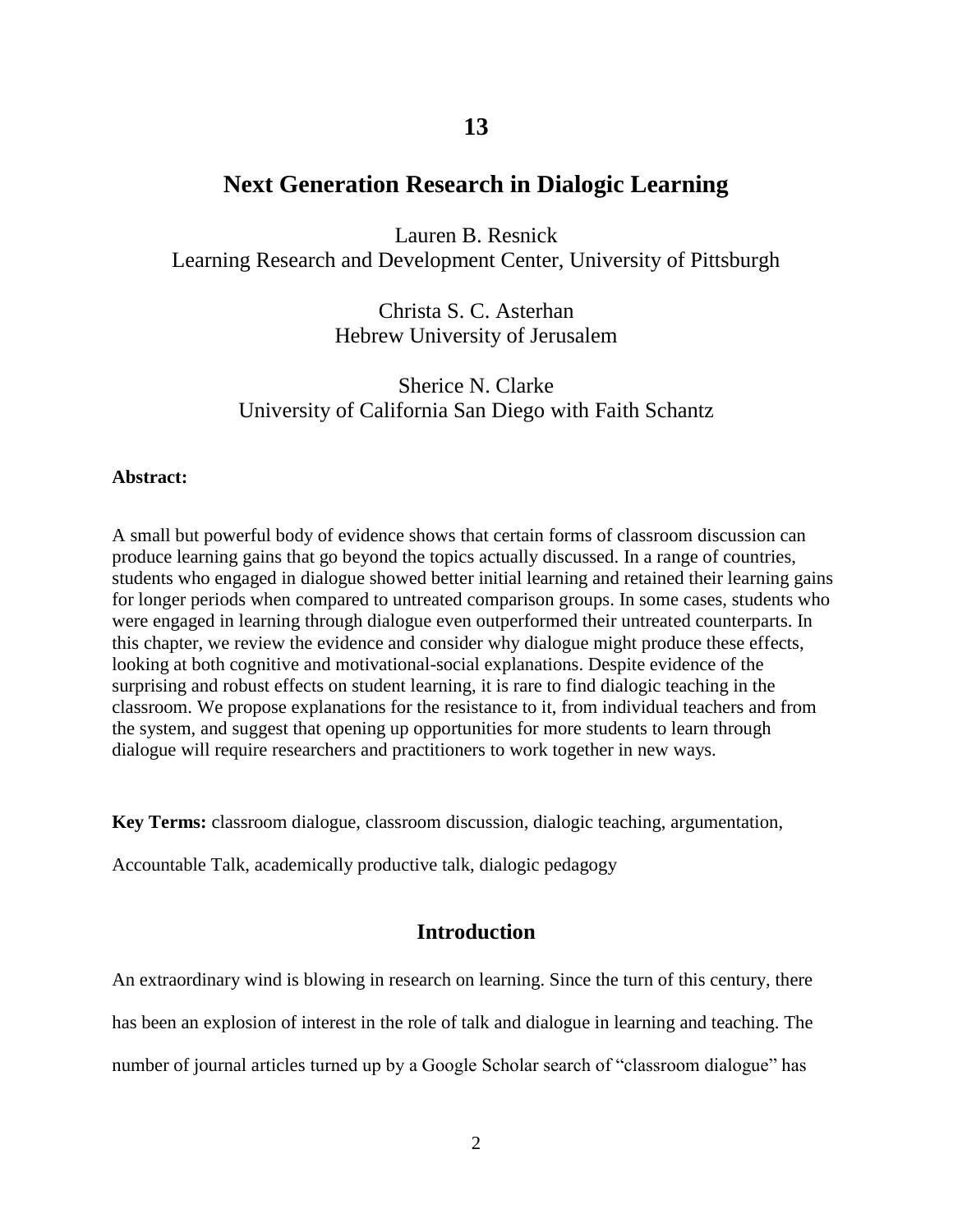quadrupled.<sup>1</sup> Papers now appear in a wide range of journals and in multiple languages. Sessions are held at conferences devoted to different fields of education research (e.g., AERA, APA, EARLI). Teachers are offered multiple workshop opportunities. And a number of edited volumes have been published, all on the topic of classroom talk.

The extent to which this interest has translated into significant change in the classroom is still uncertain. And despite the new focus among scholars, the number of studies showing positive effects for dialogic teaching is still small. We cannot point to a large body of evidence that "proves" the benefits of dialogic teaching. Yet the evidence we do have is powerful. It shows that structured discussions, disciplined by shared standards of reasoning, can produce learning gains that go well beyond the topics actually discussed.

In a review of studies from a range of countries, we have found four kinds of effects from dialogic teaching. Students who had opportunities to debate their ideas with classmates learned more of the content under study *(better initial learning*) than students who experienced traditional teaching. Their learning gains endured longer (*retention*). And sometimes they outscored their peers in domains that had not been taught through discussion (*far transfer*), and on tests of reasoning skills (*general intelligence*). These are results with far-reaching implications, both for the classroom and for scholarship into the nature of learning.

In this chapter, we look briefly at how language, specifically dialogic talk, came to influence theories of learning. We then consider a sampling of the evidence on the effects of dialogic teaching and learning. We propose a range of possible explanations for these effects, from several perspectives. Finally, we speculate on why dialogic teaching has not become widespread,

 $\overline{\phantom{a}}$ 

 $1$  This statement is a comparison of the number of journal articles produced by the search term "classroom" dialogue" published between 1900 and 2000, and between 1900 and 2016. The search was conducted in July, 2016.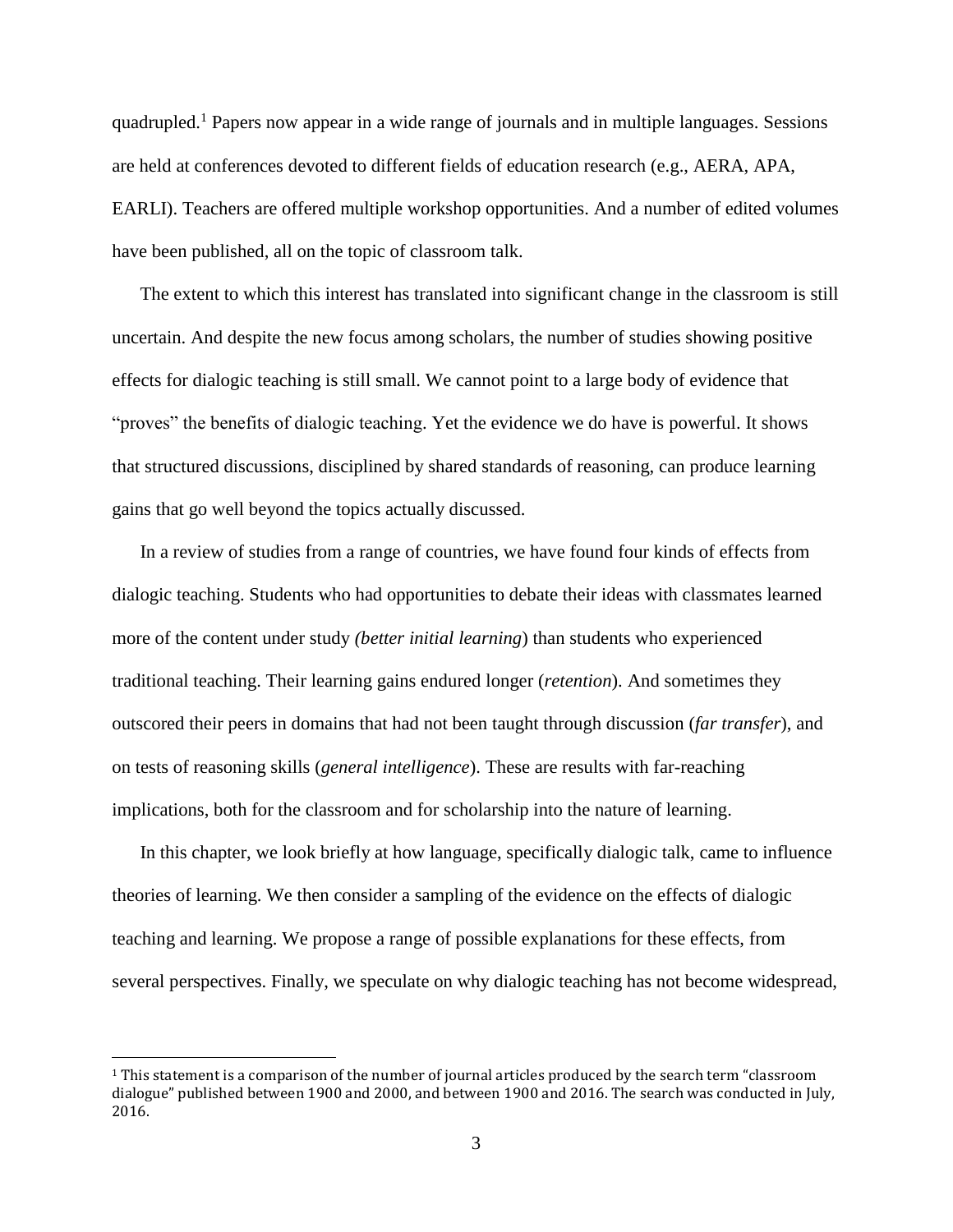and suggest next steps for both practice and research.

## **Language and Learning**

The shift toward interest in dialogic teaching and learning began in the early part of the twentieth century. A distinguished American philosopher and social psychologist, George Herbert Mead, described thought as "the conversation of the generalized other with the self" (Mead, 1934). In Mead's formulation, thinking served as a rehearsal for an actual act of communication; therefore, it always occurred in relation to others. This idea was not immediately taken up in the U.S. or Western Europe. However, while Mead's work was underway, in a separate line of research, Soviet psychologist Lev Vygotsky and his colleagues were developing and elaborating a similar theory. Vygotsky argued that thought and language were intimately related. Language was a tool that could help thinking develop. The notion that language can be used as a tool in the service of intellectual development was a radical idea, as it called into question what we "do" with language in schooling, and how language might be used to structure schooling and development more broadly.

The Soviet work did not come to the attention of scholars in Europe and America until the 1960s, when it became available in translation (Vygotsky, 1962, 1978). (Interest in Mead's work was also revived in the 1970s.) Several decades after these works were published, the idea that language and interaction were central to thought had not become less revolutionary. In fact, it would dramatically change many scholars' views of learning.

As scholars grappled with these new ideas, sociologists and anthropologists working in several languages and academic cultures began to probe the *centrality of talk and argument* in learning outside of school. Developmental psychologists showed that elements of reasoning and argument were present in the talk of even very young children (Michaels, O'Connor, & Resnick,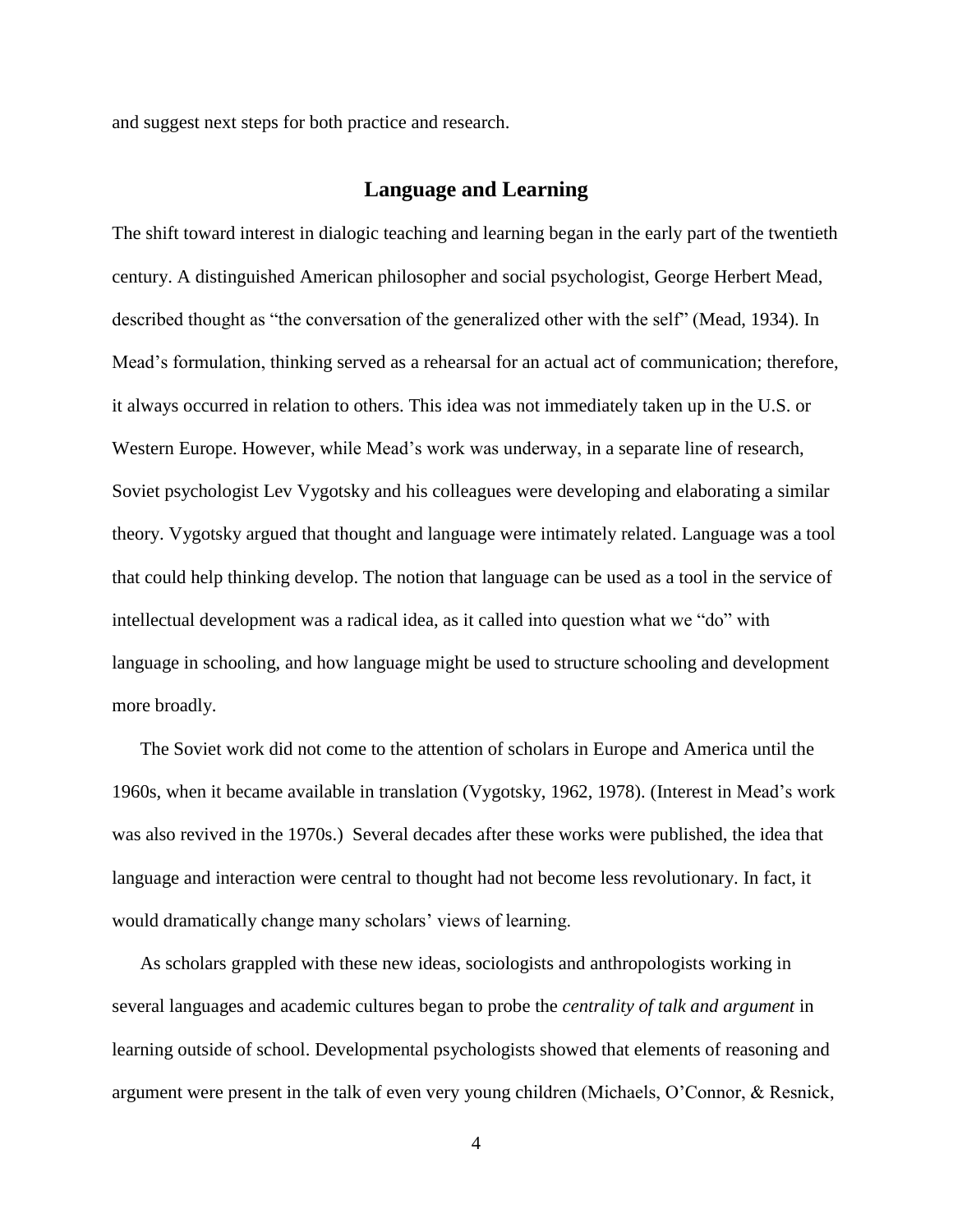2008). Scholars from other disciplines looked at argument in settings such as supermarkets (Lave, Murtaugh, & de la Rocha, 1984), little league baseball practice (Heath, 1991), and family dinner table conversations (Pontecorvo & Fasulo, 1997). Others showed how teams of adults guiding ships into harbor (Hutchins, 1995) or working in airports (Suchman, 1997) and subway stations (Heath & Luff, 1992) used argument-based language patterns to achieve a desired practical result.

At about the same time, linguists began to examine classroom talk—identifying patterns, documenting the proportion of teacher talk to student talk, and studying the content of talk. Gradually, a hypothesis appeared that *talk itself* could support learning. Because schools had historically been given the task of teaching language, this was a potentially earth-shaking flip in educators' understanding of the relationships among language, schooling, and learning. This view came to upend our most basic assumptions about:

- how children come to "know" language
- how language is used to explain ideas
- what kinds of talk are capable of expanding children's understanding
- how and what children are able to learn at different stages of schooling
- who should have the right to speak and be heard in school

Evidence began to appear showing that certain forms of classroom talk improved subject matter learning. Sometimes, classroom talk led to measurably longer *retention* of learning than psychologists and other learning researchers are used to documenting. And—a bigger surprise some studies showed *transfer* to other domains of knowledge. For example, students taught science or math by a discussion method outscored their peers on national and state tests of English. Students' scores even rose on intelligence tests that had been specifically crafted to be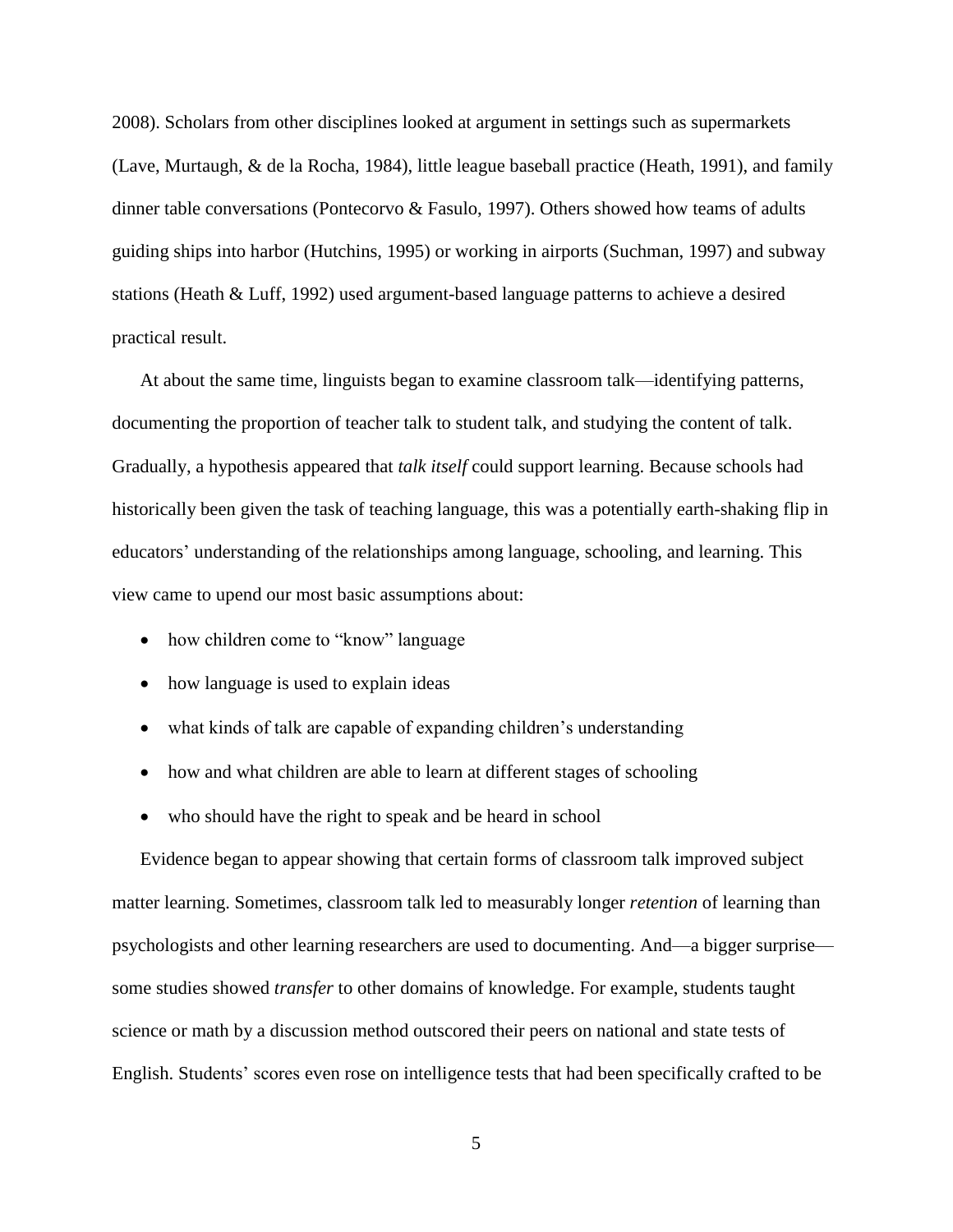insensitive to direct instruction.

Positive results did not occur every time, or even most of the time. But more studies kept appearing, along with theoretical analyses that offered explanations of their results. These explanations reached outside the established and dominant psychological theories that attributed learning to direct instruction on a small body of knowledge "owned" by the teacher. It became clear that psychologists alone could not successfully investigate what was going on.

## **Focusing Research on Talk-based Learning**

In 2009, we began a process of seeking out research that examined talk-based learning in schools across the world. We asked scholars to send us published and unpublished reports that examined the effects of teaching experiments that engaged students in discussions on any academic subject matter. We also asked each scholar who else we should send our request to. By 2011, we had collected enough evidence to hold an invited conference, sponsored by the American Educational Research Association (AERA), that drew researchers from across the globe.

Scholars of education, cognitive psychology, educational psychology, linguistics, and computer science came to Pittsburgh not to discuss the latest results from laboratory experiments, but to look within classrooms, from the U.S. to the U.K., Australia to China. What was the nature and quality of the talk in these classrooms? How did teachers initiate and sustain it? Which conditions supported it and which shut it down? How did talk produce greater learning for students—many of whom were from low-income families, ethnic minorities, and/or language minorities—compared to their peers? How do we document and study the spoken language of children? We considered whole class and small group discussions and settings in which students "conversed" with computers. Throughout, we gave plenty of attention to negative results (lack of retention and transfer) although we were unable to systematically collect such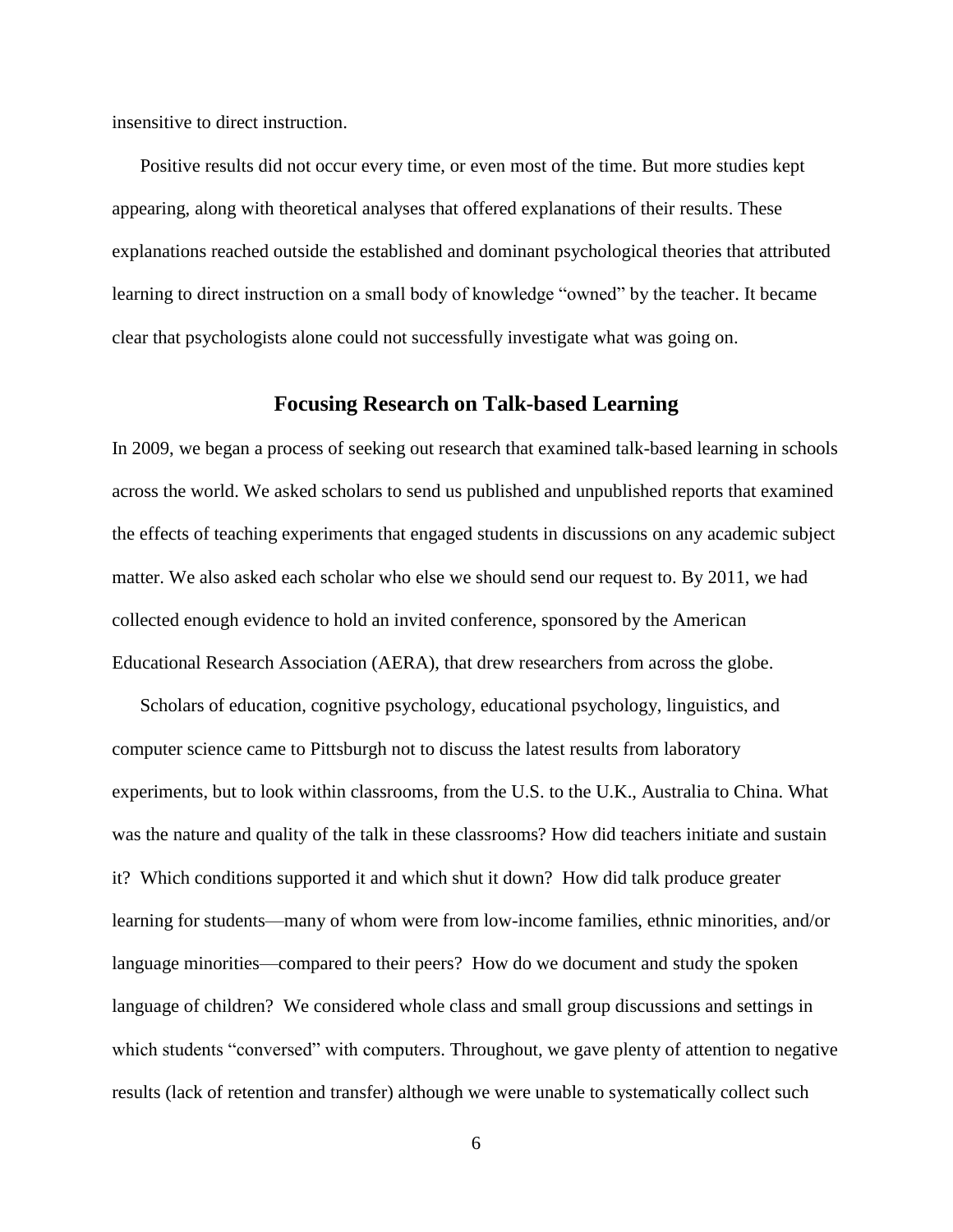studies and compare them with those that were showing at least some positive results.

In 2015, AERA published a book based on the conference, *Socializing Intelligence Through Academic Talk and Dialogue* (Resnick, Asterhan, & Clarke, 2015). The talk described in the individual chapters is given different names but shares common features. In dialogic learning, students think out loud about a complex problem that requires collaboration: noticing something about the problem, questioning a surprising finding, or articulating, explaining, and reflecting upon their own reasoning. The teacher works to elicit a range of ideas, which may be only partially formed in students' minds. With teacher guidance, other students take up their classmates' statements: building on, challenging, or clarifying a claim (including a teacher's claim); posing questions; reasoning about a proposed solution; or offering a counter claim or an alternate explanation. Overall, the teacher's goal is to sustain a *teacher-led* but *student-owned* process of shared reasoning that ultimately results in a more fully developed, evidence-backed conclusion, solution, or explanation.

This approach goes by different names, including *academically productive talk*, *dialogic teaching and learning*, *dialogic pedagogy*, and *argumentation*. Here we use the term "Accountable Talk," 2 introduced by Michaels, O'Connor, and Resnick (Michaels, O'Connor, & Resnick, 2008; Resnick, Michaels, & O'Connor, 2010), to represent forms of talk that fit the description above. Accountable Talk is so named because its critical features fall under three broad dimensions: accountability to *reasoning* (providing a rational justification for a claim), accountability to *knowledge* (getting the facts right even if it is a struggle to find the right wording), and accountability to the *learning community* (respecting the ideas and feelings of classmates). All three must be present for deep learning to occur.

l

<sup>2</sup> Accountable Talk is a registered trademark of the University of Pittsburgh.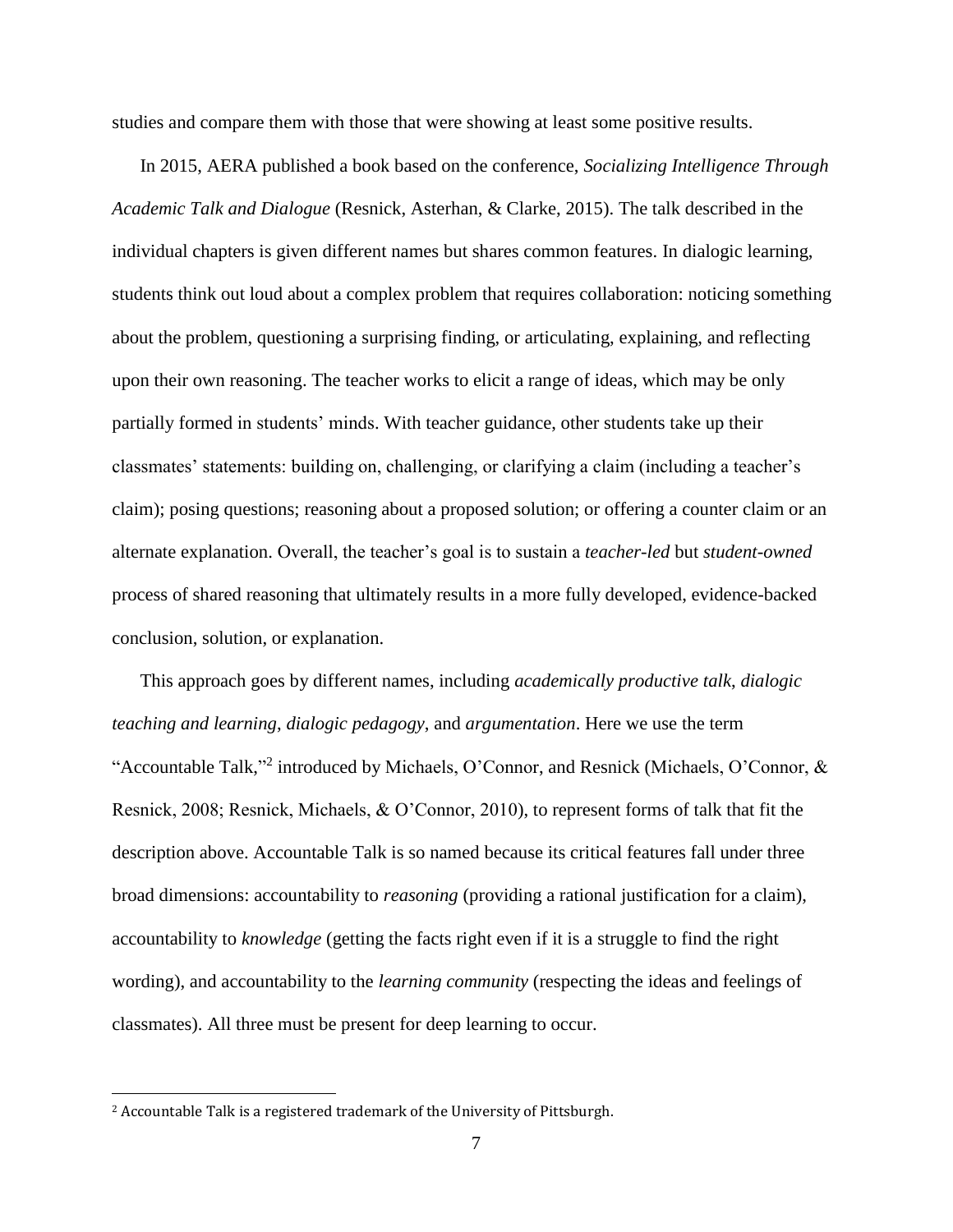### **Evidence for Improved Learning via Accountable Talk**

Our criteria for the kinds of data we take as "evidence" that talk-based pedagogies can improve learning include the following:

- Data showing that students participating in talk-based instruction scored higher than appropriate control groups on tests of the **material taught** and on new tasks **within the domain**
- Data showing greater **retention** of what was taught over significant periods of time (again with appropriate control groups)
- Data showing **transfer** to topics or subject matters not taught through a discussion method
- Data showing improvement in widely accepted forms of **reasoning** or tests of **general intelligence**

Data of these kinds exist for each of the main subject-matters of the school curriculum: literacy, math, and science. They exist for instructional strategies that include whole class teaching, teacher-organized small group discussion, and computer-mediated dialogue. We report here on a sampling of published studies that illustrate a range of subject matters, instructional processes, and research designs. Our review will necessarily be brief, but much more evidence and discussion can be found in Resnick, Asterhan, and Clarke (2015).

#### **Reading Comprehension Studies**

Our review begins with reading/English language arts (ELA) studies because these disciplines have long been considered foundational for all learning as well as for participating in virtually every domain of work and public life. An indicator of the perceived centrality of language arts in the school program is that reading, writing, and social studies (the language-based disciplines)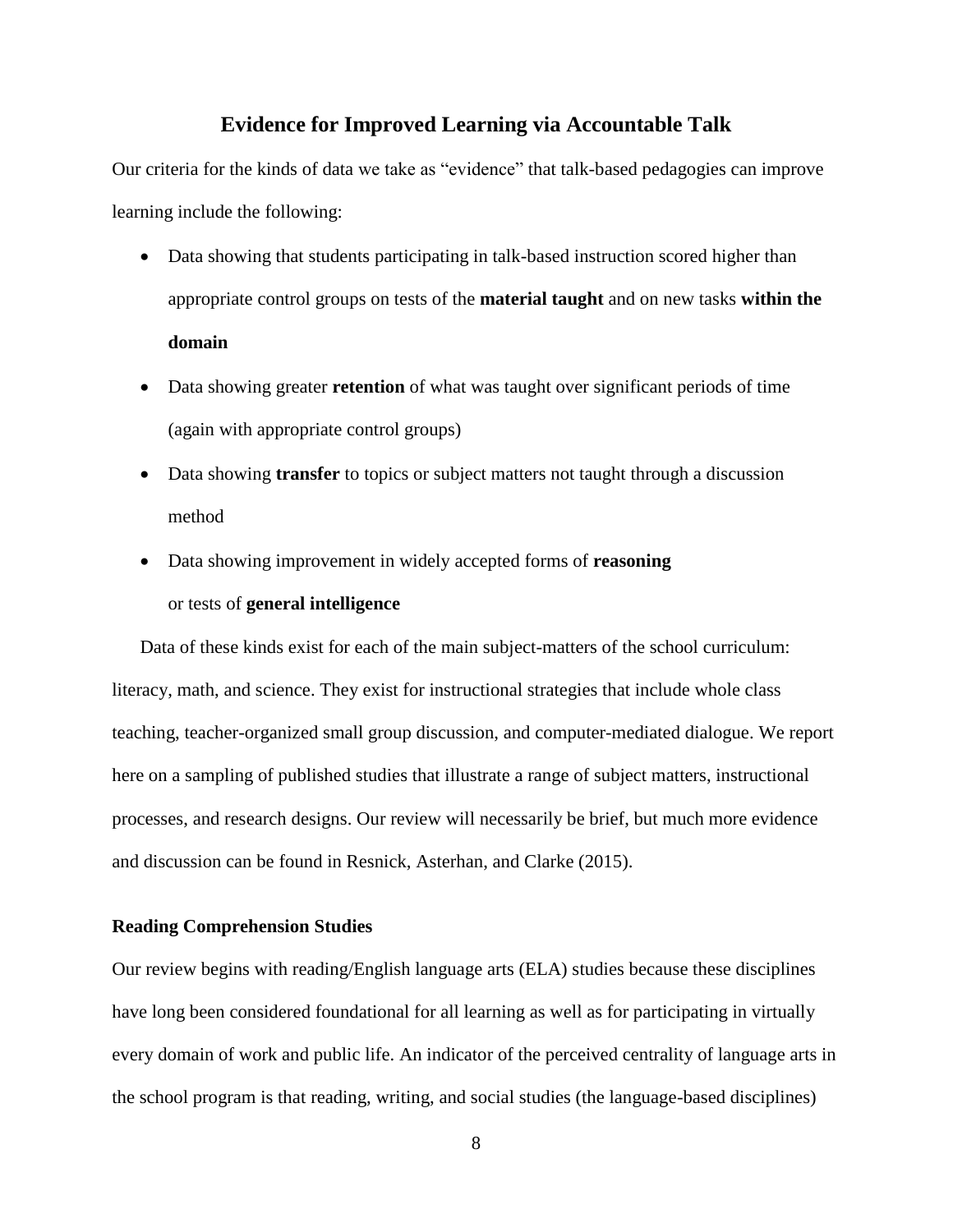command much more instructional time than mathematics and science in elementary and middle school curricula.

Wilkinson, Murphy, and Binici (2015) provide a helpful review of studies in reading comprehension. They begin by reporting on Murphy, Wilkinson, Soter, Hennessey, and Alexander's meta-analysis (2009) of 42 quantitative studies on the effects of guided text discussion on learning, using nine major approaches to teaching through discussion. On measures of teacher and student talk, researcher-developed measures of comprehension (such as persuasive essays), and standardized tests of reading comprehension, Murphy et al. found a wide range of effect sizes for literal and inferential comprehension, critical thinking, reasoning, and argumentation. Effect sizes tended to be highest for measures of teacher and student talk, and lowest for standardized test scores.

We interpret these findings as evidence that dialogic methods can help students practice the skills and habits that are traditionally valued in ELA classrooms. The results support claims that dialogic teaching can be used to increase performance in the classroom. But what is the evidence that such classroom performances transfer to new texts and interpretive tasks, and to standardized test scores?

Wilkinson et al. reviewed several studies that examined this question. They initially examined *correlational* (as opposed to *intervention*) studies. Among these, Applebee, Langer, Nystrand, and Gamoran (2003) found that discussion practices involving challenging reading tasks were positively related to students' writing performances. Earlier, Langer (2001) had shown that small-group and whole-class discussion was one of the characteristics of schools with overall higher than expected ELA achievement. Taylor, Pearson, Clark, and Walpole (2000) and Bitter, O'Day, Gubbins, and Socias (2009) found that teachers' use of higher-level questions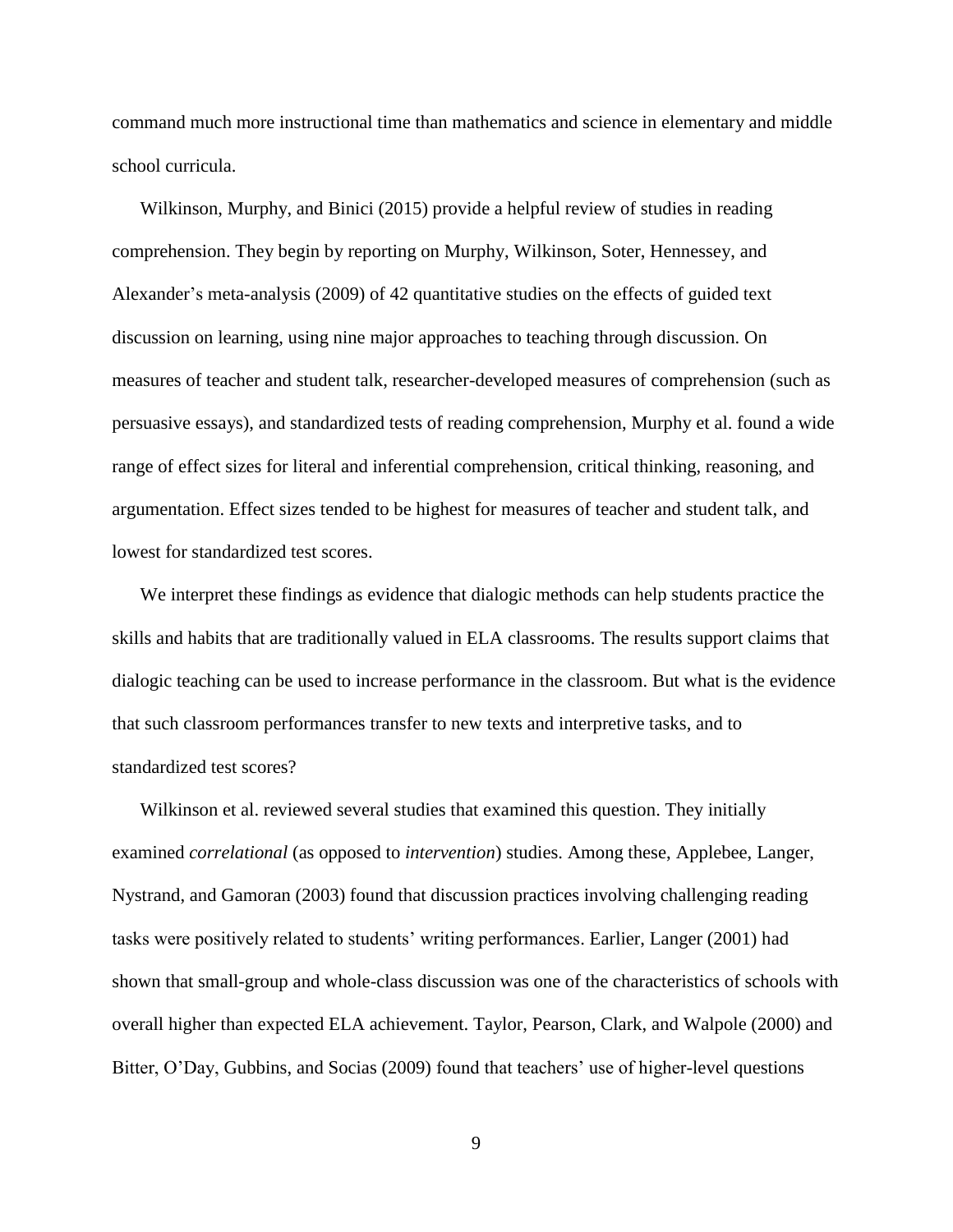predicted students' greater reading achievement in high-poverty schools. No *causal* link is proven by these studies, but they do show an *association* between dialogic instruction and higher achievement.

Wilkinson et al. also identified nine *intervention* studies that involved dialogic teaching of reading. Two of these—*Questioning the Author* and *Junior Great Books*—were intended to improve reading skills. Two others*—Collaborative Reasoning* and *Philosophy for Children* aimed to develop reasoning skills through textual engagement. We will discuss them later.

*Questioning the Author* (Beck, McKeown, Sandora, Kucan, & Worthy, 1996; Beck & McKeown, 2006; McKeown & Beck, 2015) is an approach to book discussion that is based on current theories of the comprehension process. At key points during the reading of a text, a *Questioning the Author* teacher will pause to ask questions such as, "What's going on here?", "How does that connect to what we read earlier?", or "How does what Kim said fit in with what David noticed back on page 4?" Reviewing two studies of the program, Wilkinson et al. found the effects to vary from -0.09 for "comprehension monitoring" in one study to 0.47 for "recall of transfer text" in the other.

Two other chapters (McKeown & Beck and Matsumura & Garnier) in Resnick, Asterhan, and Clarke (2015) speak to the effectiveness of *Questioning the Author*. McKeown and Beck note that their studies of the program's implementation showed that over time teachers' questions focused more on meaning, and class discussions involved more connections and responses to others' statements, compared to baseline lessons. Matsumura and Garnier report on two years of a randomized controlled trial of a literacy coaching program in a district that used *Questioning the Author*. Over the course of the study, English Language Learners in the intervention significantly raised their reading achievement.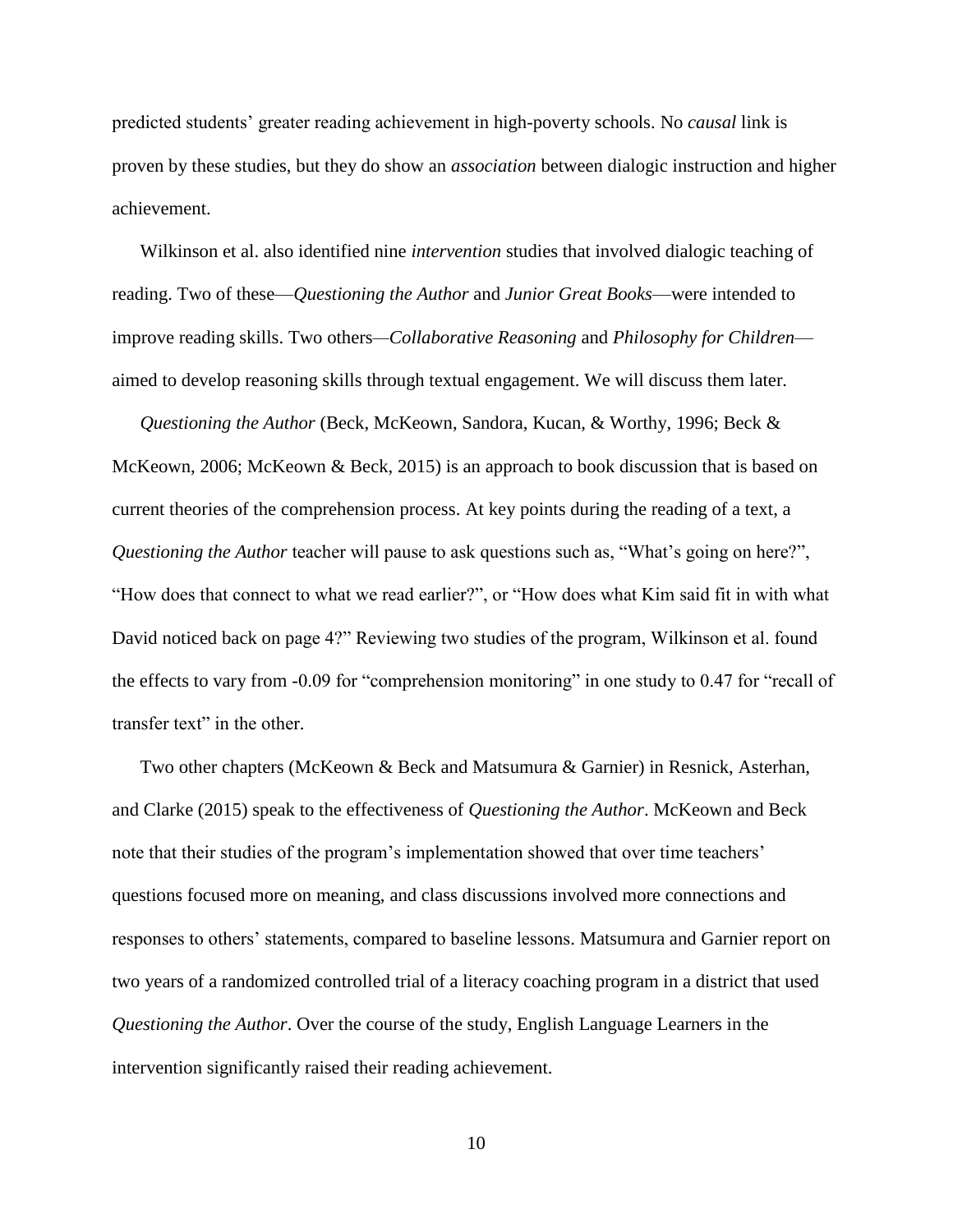*Junior Great Books* (Great Books Foundation, 1987) is a literacy development program that engages students in reading texts that are widely considered to be the "Great Books" of western civilization. The program involves students in interpretive discussions of stories with enduring themes, as well as vocabulary study, directed note-taking, and writing about the theme, all in a process known as "shared inquiry." Although *Junior Great Books* began as a program for children identified as "gifted," it was later used with success in previously low-achieving urban schools (Wheelock, 2000). For *Junior Great Books*, Wilkinson et al. report effect sizes from 0.44 to 0.46 for vocabulary and critical thinking/reading.

As Wilkinson et al. note, this is a small number of studies, and only two of the nine involved random assignment of students to conditions. They also note that the question of why results transfer to new texts and tasks had not systematically been investigated. Overall, the authors conclude that there is sufficient evidence to claim that discussion can help students better understand the text at hand, but that "the jury is still out" on whether—and why—discussion of one text produces greater ability to understand new texts in the future.

### **Math and Science**

Surprisingly for many, it has been guided discussions of mathematics and science problems that have shown the greatest transfer effects, including transfer to other disciplines (*far transfer*), sometimes several years later (*long-term transfer*). Two of the earliest demonstrations of improved learning and transfer in mathematics come from studies of the work of classroom teachers who used what we now call Accountable Talk methods in primary grade teaching of math.

*Project Challenge* was developed by master teacher Nancy Anderson and scholars at Boston University for one of the lowest-performing school districts in Massachusetts (Chapin &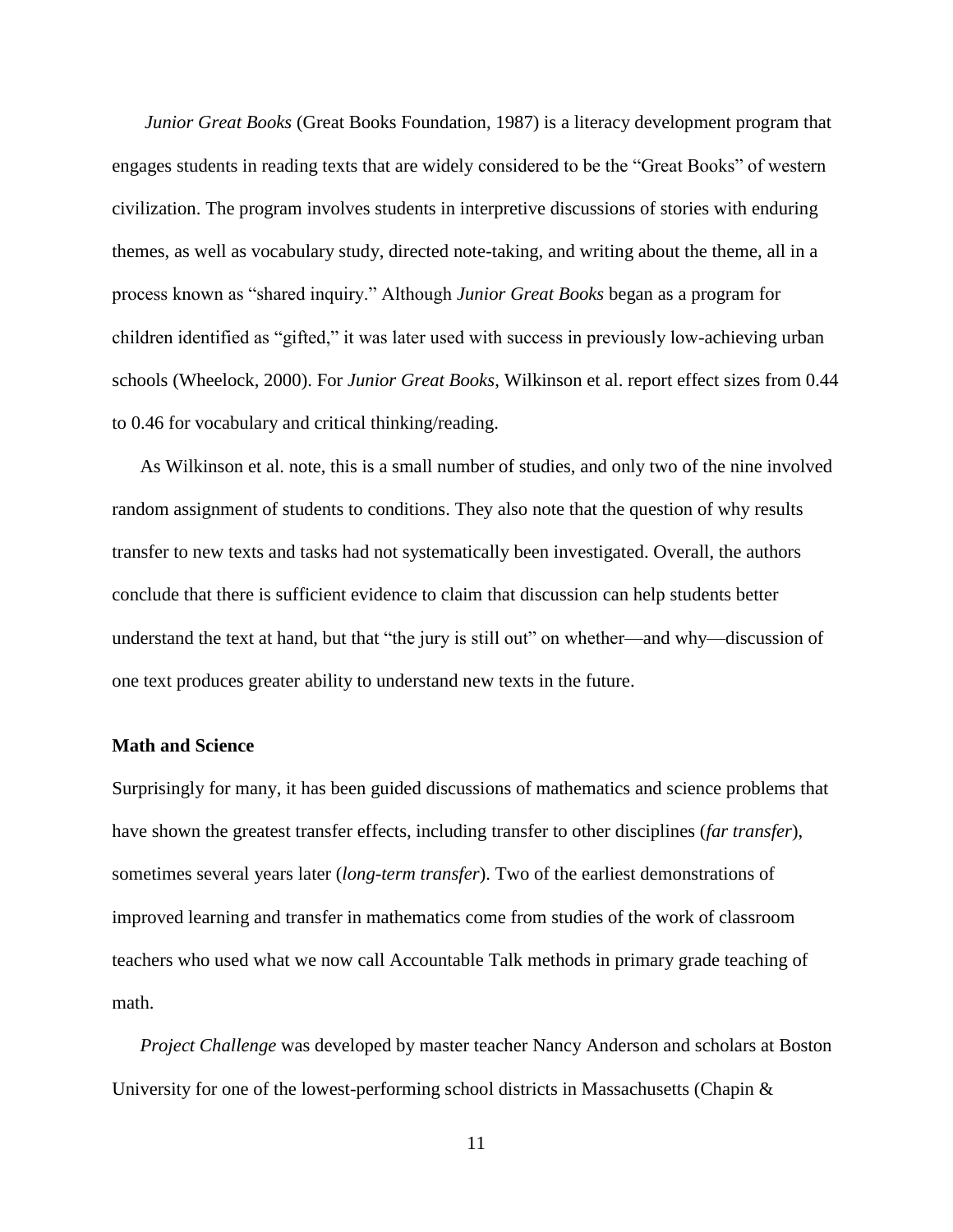O'Connor, 2012; O'Connor, Michaels, & Chapin, 2015). The intervention provided elementary school students with complex problems, projects, and arithmetic learning through games, and focused on getting students to explain their mathematical thinking. After one year, 57% of *Project Challenge* students scored "Advanced" or "Proficient" on the Massachusetts state mathematics test, compared with only 38% in Massachusetts overall. After three years in *Project Challenge*, 82% of students scored in the "Advanced" or "Proficient" ranges on the state test, compared to only 40% for Massachusetts sixth-graders overall. In a post-hoc comparison study, the researchers also looked at ELA scores on the state test for a smaller group of *Project Challenge* students and a control group. Surprisingly, they found that *Project Challenge* students' ELA scores were also much higher than those of the control group, although the intervention took place only in math classes. Effect sizes for both math and ELA were over 1.1.

In one of the earliest examples of dialogic teaching that produced transfer, Victoria Bill, an exceptional teacher in an inner city Catholic school in Pittsburgh that served mainly African-American students, worked with a group of researchers to create lessons that involved elementary school students in a process of shared mathematical reasoning (Resnick, Bill, Lesgold, & Leer, 1991; Bill, Leer, Reams, & Resnick, 1992). The lessons began with wholeclass discussion of a problem situation within a real-world context, followed by team work and more discussion as each team reported out. The researchers saw dramatic change after only a few months. At the beginning of the school year, only about one-third of first graders could count orally to 100, or solve small-number addition problems. By December, most students could perform multi-digit addition and subtraction problems successfully, and at least half were using invented procedures that showed they understood the underlying math. On the California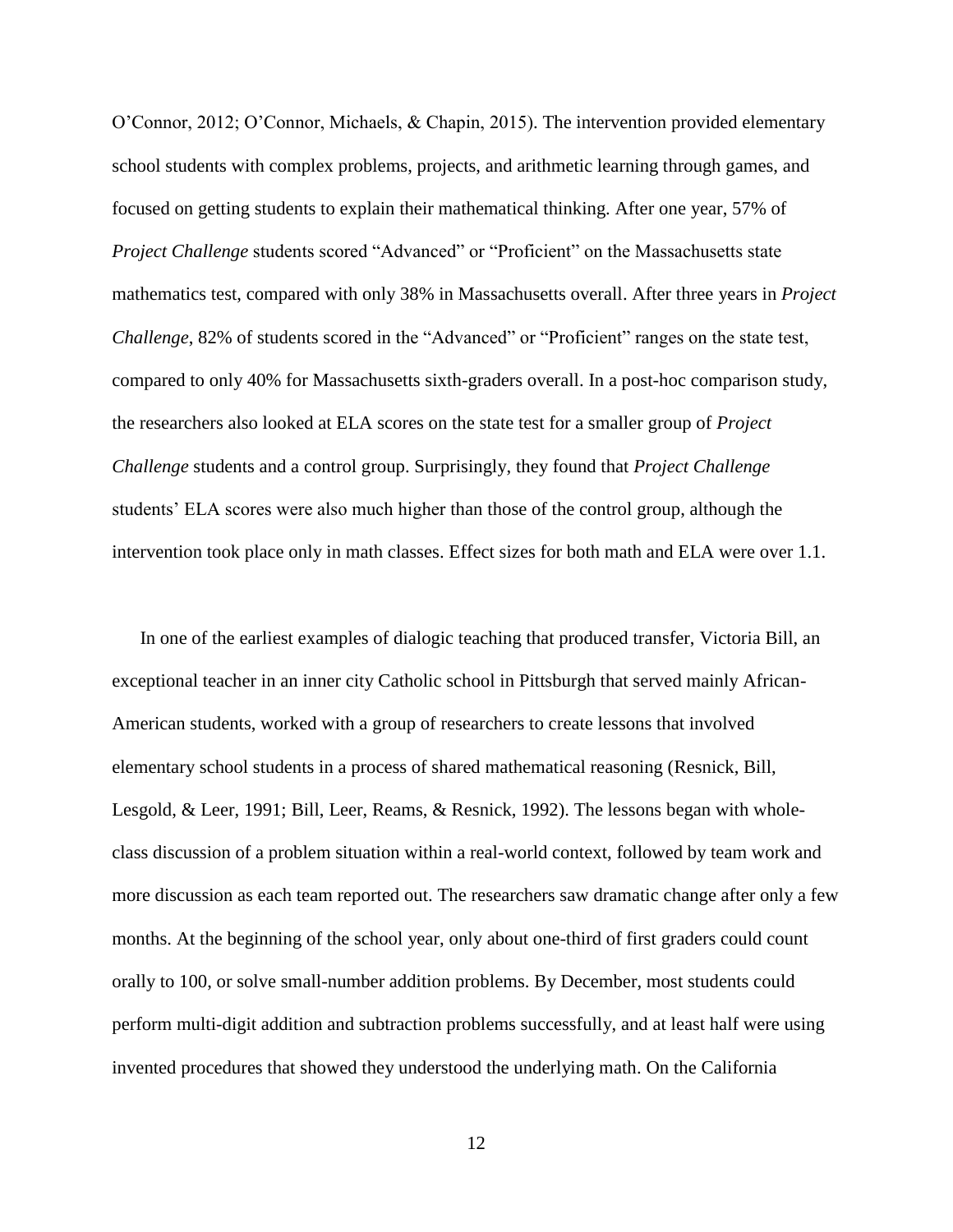Achievement Test, Bill's first-grade students' scores jumped from about the 25<sup>th</sup> percentile to the 80th percentile in math. Her second graders' scores rose similarly. And both cohorts' scores also rose in reading, from about the  $25<sup>th</sup>$  percentile to the  $45<sup>th</sup>$  percentile or above, although reading had not been part of the intervention.

Perhaps the most startling, when their research was first reported, were studies in British schools by Philip Adey and Michael Shayer on what they termed *cognitive acceleration*. Cognitive Acceleration through Science Education (CASE), for students aged 11 to 14, featured intervention lessons based on Piaget's schemata of formal operations, including ratio and proportionality, probability, and so on (Adey & Shayer, 1990, 2015). A core principle of the intervention was *cognitive conflict*: the idea that the mind develops in response to stimuli that disrupt existing structures and cause new structures to form (Piaget & Inhelder, 1969). Therefore, the lessons were constructed around problems that resisted shallow interpretations or quick resolution.

The researchers did not see strong results on school performance when students were first tested. But when students who had participated in CASE took the British national examinations (GCSEs) as 16 year-olds, they performed significantly better than students of similar social and educational backgrounds who had not participated in CASE (Shayer, 1999). The CASE group outscored other students not only in science, but also in English and mathematics. The researchers were able to expand CASE to many more schools, with similarly positive results (Adey & Shayer, 2015).

Taken together, these are effects of surprising magnitude and duration. It appears that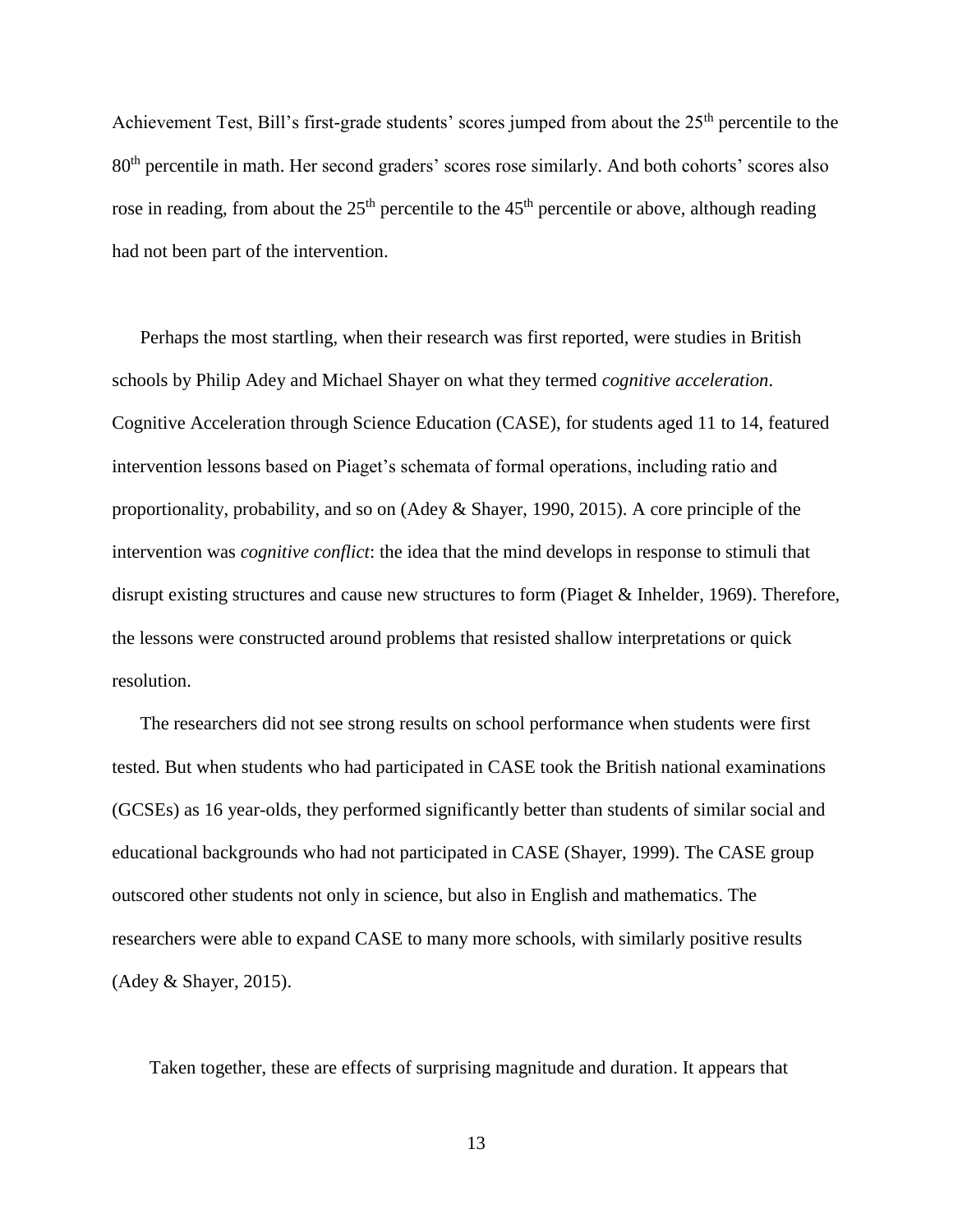talking through problems in math and science can produce learning gains that go well beyond the subjects taught.

#### **Logic and Reasoning**

Although there are no labeled courses or subject matters in the standard K-12 curriculum that are charged with teaching reasoning and logic skills, there has been substantial research on ways of developing such abilities (cf. Kuhn, 2005; Kuhn & Zillmer, 2015). Two such programs have shown transfer effects of considerable interest: *Philosophy for Children* and *Collaborative Reasoning.*

*Philosophy for Children*, originated in the U.S. by Lipman (1981, 2003), aims to develop students' critical reasoning skills through dialogue about philosophical questions, such as "What is truth?," "What is happiness?," or "Is it ever right to deprive someone of his/her freedom?" Starting with a text or another stimulus (such as a video), the teacher guides students through a dialogic process in which they are encouraged to question one another, to consider multiple answers to a question, to justify their own opinions with reasons, and to change their minds based on the worth of someone else's argument.

Topping and Trickey (2015, 2007a, 2007b) studied a variant of *Philosophy for Children* that was implemented in a school district in Scotland. The Cognitive Abilities Test (CAT), a standardized test of general intelligence, was administered before the intervention and twice afterward. The experimental group showed significant gains between the pre-test and the first post-test, in verbal, nonverbal, and quantitative reasoning abilities, while the control group showed none. The experimental group maintained these gains for two more years, despite no further intervention, while the control group's scores went down. *Philosophy for Children* does not involve nonverbal or quantitative reasoning; therefore, the results can be considered to be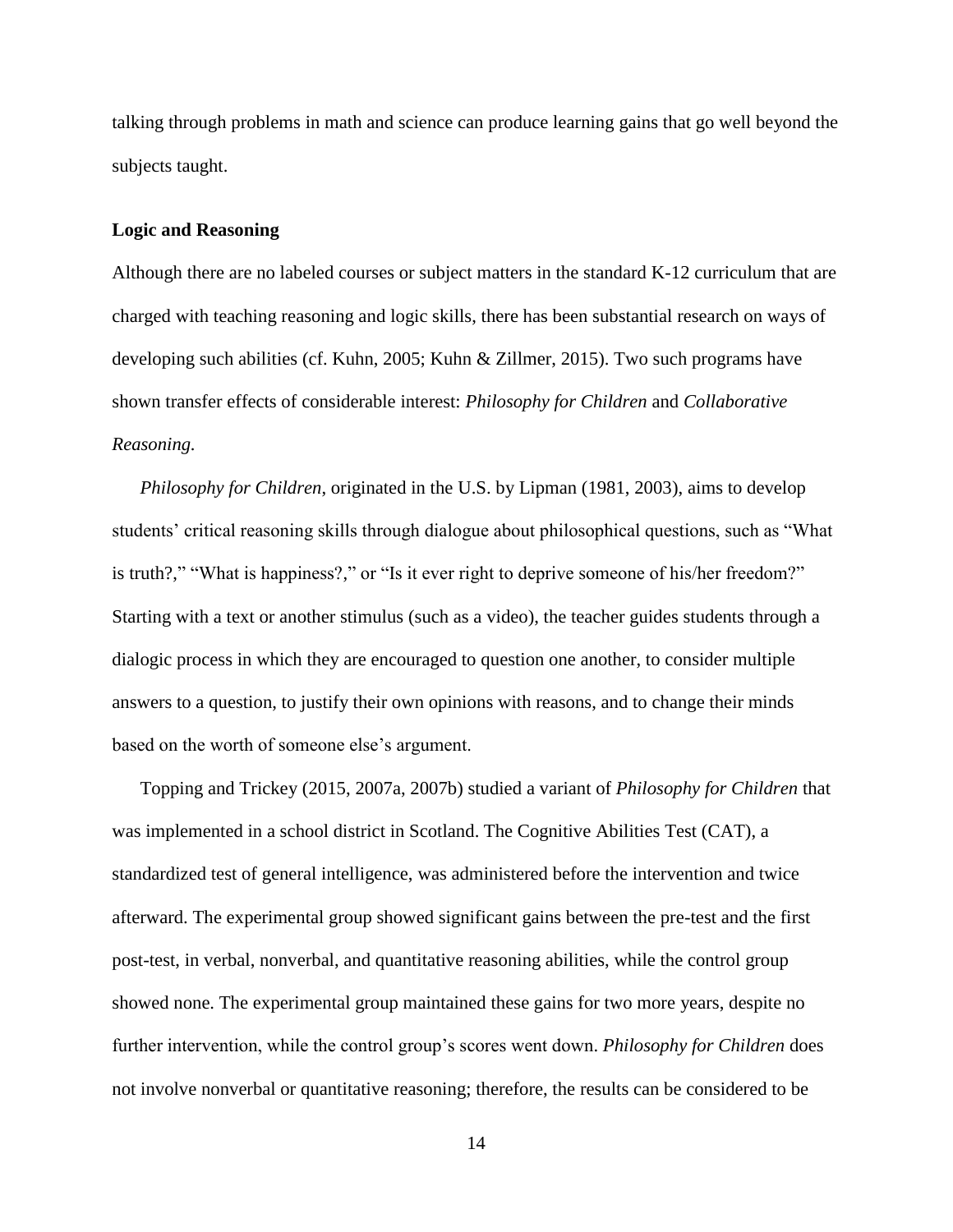evidence of transfer.

A more recent, larger study (Education Endowment Foundation, 2015) of a year of *Philosophy for Children* implementation in a range of schools in England showed similar but less spectacular results. On the national Key Stage 2 tests in both reading and mathematics, scores showed a positive impact of the program, with economically disadvantaged students making the biggest gains. Overall, *Philosophy for Children* students gained an additional two months' attainment. Scores on the CAT, however, showed a smaller positive impact of the program, compared to Topping and Trickey's studies. The transfer to CAT benefit was significant only for relatively advantaged students.

*Collaborative Reasoning* (Anderson, Chinn, Waggoner, & Nguyen, 1998; Chinn & Anderson, 1998) engages students in discussions of ethical dilemmas, public policy questions, or issues of science that are posed in stories. In small groups and in whole-class discussions, students take positions on the "big question" of a story (e.g., "Are zoos good places for animals?"), learn to argue for and against their positions, and build arguments together. While discussions are carefully structured and monitored by teachers, over time children take on some leadership functions, including encouraging others to participate and monitoring progress. Sun, Anderson, Lin, and Morris (2015) have looked at how leaders emerge in *Collaborative Reasoning* discussions, and Anderson et al. (2001) have documented the way argument stratagems spread from one child to another during discussions.

In a study involving children in Mideast China, Sun, Anderson, Perry, and Lin (in press) investigated whether or not the social skills involved in being a discussion leader would translate to a new group and a different task. On a mathematics task that involved spatial reasoning, students who had previously engaged in *Collaborative Reasoning* made more effective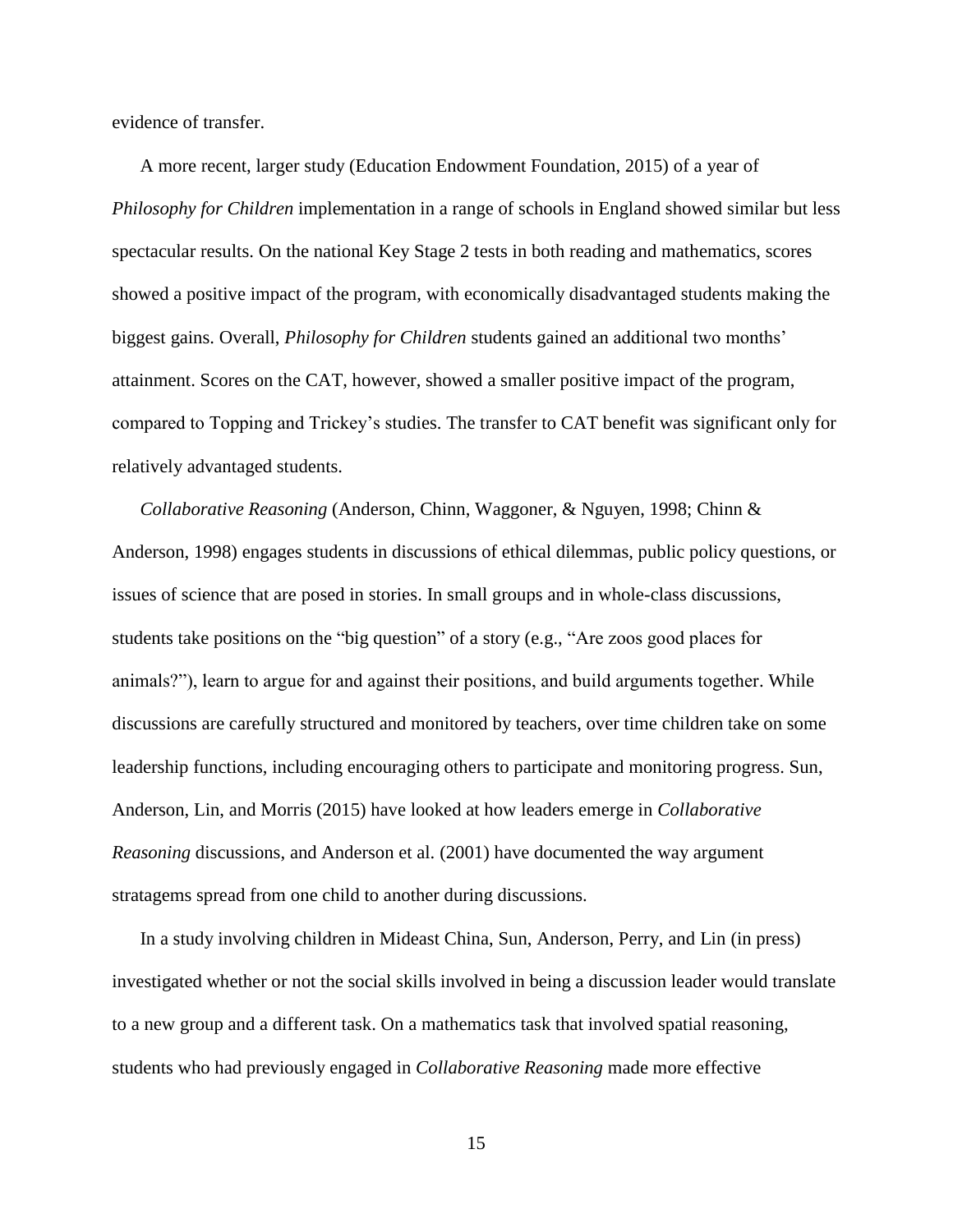leadership moves and produced significantly better problem solutions compared to a control group. *Collaborative Reasoning* discussions do not include mathematics—therefore these results can also be interpreted as transfer.

# **Why Might Dialogue Produce These Results?**

Several attempts have been made to explain the results of dialogic teaching on student outcomes, ranging from cognitive to more motivational-social accounts.

First, dialogic learning involves a shift in pedagogical thinking from valuing an inert, correctly stated "right answer" to valuing the thinking process, even if this entails considerable struggle. If the goal is to put an idea on the table, then its form of expression is less important than its content. If the goal is to contribute to an argument, then emergent and half-formed ideas and statements are accepted as a valid contribution to the process. This shift in focus opens up many more possibilities for student participation.

Second, students engage actively with content, rather than passively. They are asked to reason about content, rather than to memorize facts or follow rules to solve a string of similar problems. Over time, they develop a repertoire of reasoning skills (Koedinger & Wiese, 2015) and stratagems (Reznitskaya et al., 2008), such as "If I'm considering a claim, search for evidence against it," and "If given evidence against a claim, find a counterargument." With practice, these skills and stratagems become increasingly refined, and available to be used in other settings (Koedinger & Wiese, 2015).

Third, Nussbaum and Asterhan (2016) have proposed that participation in classroom argumentation strengthens an even more basic set of capacities, those known as *proactive executive control strategies*. These strategies involve intentionally activating or inhibiting certain cognitive processes. Recent findings have shown that the acquisition and strengthening of these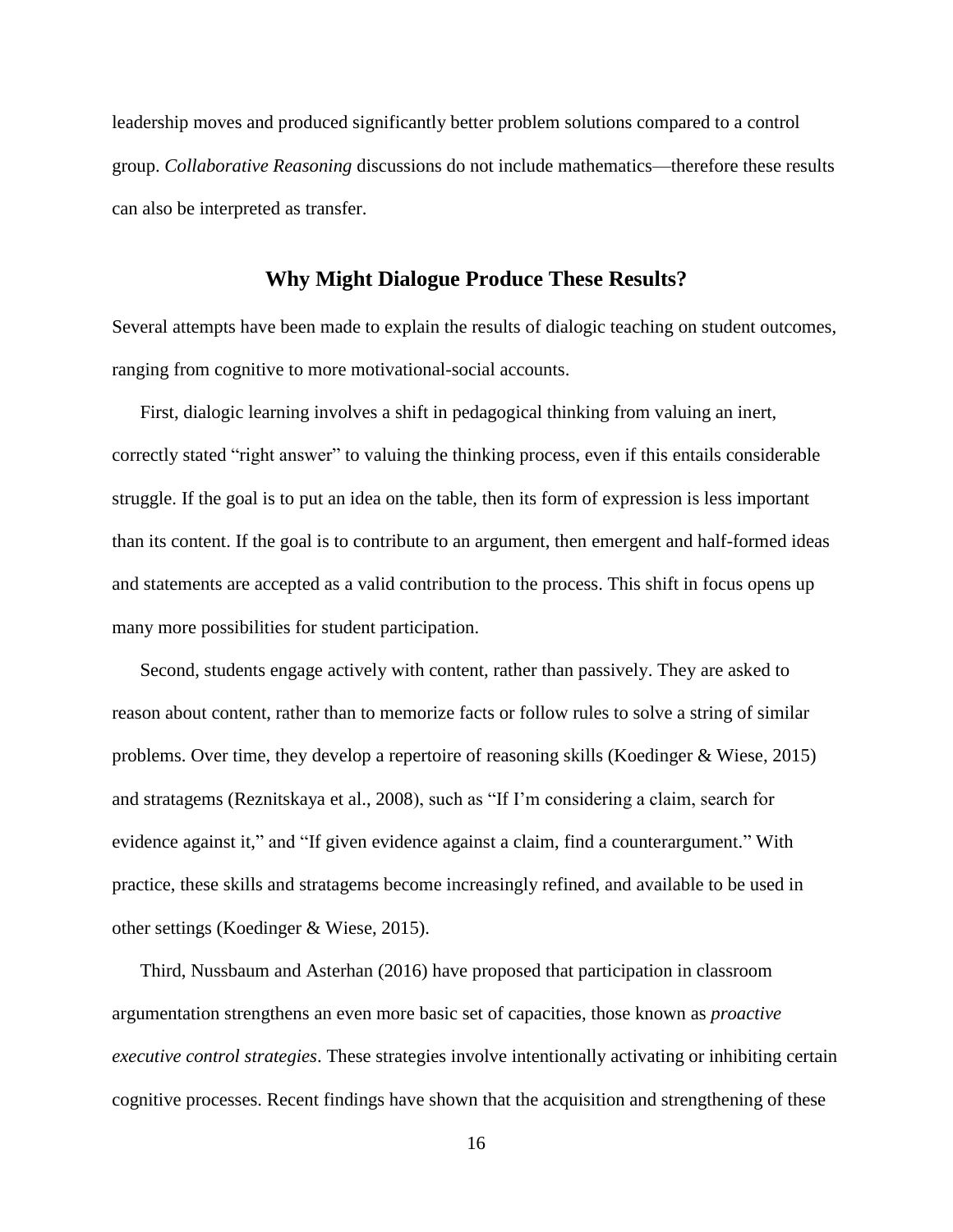strategies can transfer to tests of fluid intelligence (Taatgen, 2013). Nussbaum and Asterhan suggest that similar processes may be at work during argumentation-rich activities. For example, when one is considering someone else's counterargument, one has to "protect the mind" from interference by one's argument, and then switch attention back to one's argument to advocate for or to evaluate it.

Fourth is a Vygotskyian explanation that suggests the structure of talk in the classroom shapes what students think is expected of them. Some (e.g., Greeno, 2015) argue that the form of the question evokes from students the cognitive processes needed to respond. Thus when a teacher says to a student, "I'm not sure I have your thinking right. Are you saying…?," the student is prompted to re-evaluate and possibly further self-explain or elaborate on his or her proposition. By contrast, a question such as "What is the answer to question 5?" may only prompt identification of an already worked-out solution.

Fifth, a *growth mindset* (Dweck, 2006)—the belief that working through intellectual challenges makes the brain smarter—is implicit in the dialogic classroom. Decades of research have shown that students who believe that the mind can grow are more successful academically than those who see intelligence as fixed (Blackwell, Trzesniewski, & Dweck, 2007; Yeager & Walton, 2011). The implicit message in dialogic classrooms is that one becomes knowledgeable by investing more effort, by thinking more, and by searching for different options and comparing their outcomes. Thus, children may learn not to shy away from intellectual challenges, to learn from their errors, and to persist when faced with failure—characteristics that have been associated with greater academic success.

#### **Dialogic Learning in Practice: Why the Resistance?**

This chapter has presented evidence that dialogic teaching is capable of enhancing learning to a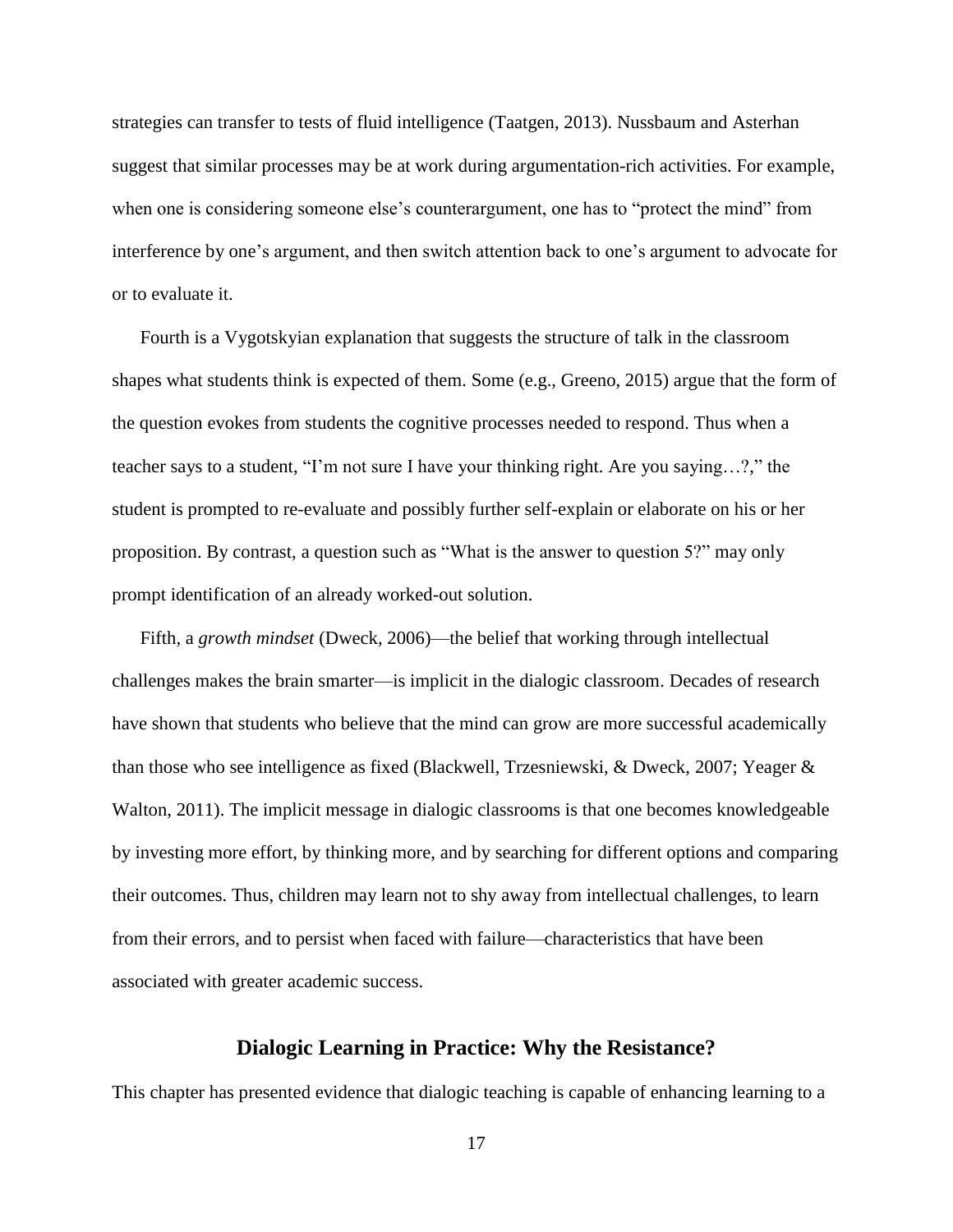remarkable degree. We have also shown that dialogic teaching is now a major focus among scholars in the learning sciences. Despite the growing and increasingly convincing evidence for the power of dialogic instruction, however, not very much of it is going on in most schools. There are plenty of professional development offerings that claim to help teachers learn dialogic teaching skills, but most are shallow and not empirically tested. Many school textbooks contain suggested "discussion" topics as an extension of the "basic" instructional material they offer. But efforts to seriously adopt dialogic teaching as a core (and constant) instructional method are not common. And even when a school or district takes up a *plan* for increasing this kind of instruction, it is rarely fully implemented. Why is this the case?

#### **Public and Professional Beliefs**

One answer may lie in deeply held, shared beliefs about learning and intelligence that underlie almost every aspect of schooling. The public at large continues to believe that differences in inherited intelligence explain most differences in learning success. Many assume that only some people can think and reason at high levels, while the rest can only work toward acquiring a fixed body of knowledge. In addition, many teachers (as well as parents) believe that children must learn facts before they can engage in the kinds of conversations that build conceptual understanding. "My students don't know enough to have a meaningful conversation" is a frequent comment from teachers who first encounter dialogic teaching. If learning is understood as mastering the individual components of a task one by one, then "drill and practice"—the most common form of instruction worldwide—makes sense, especially in a field like math, where knowledge is relatively hierarchical. The view that knowledge consists of accumulating bits of information is supported by teacher training programs, school districts' "scope and sequence" documents, and assumptions about learning that are embedded in the curriculum and within tests.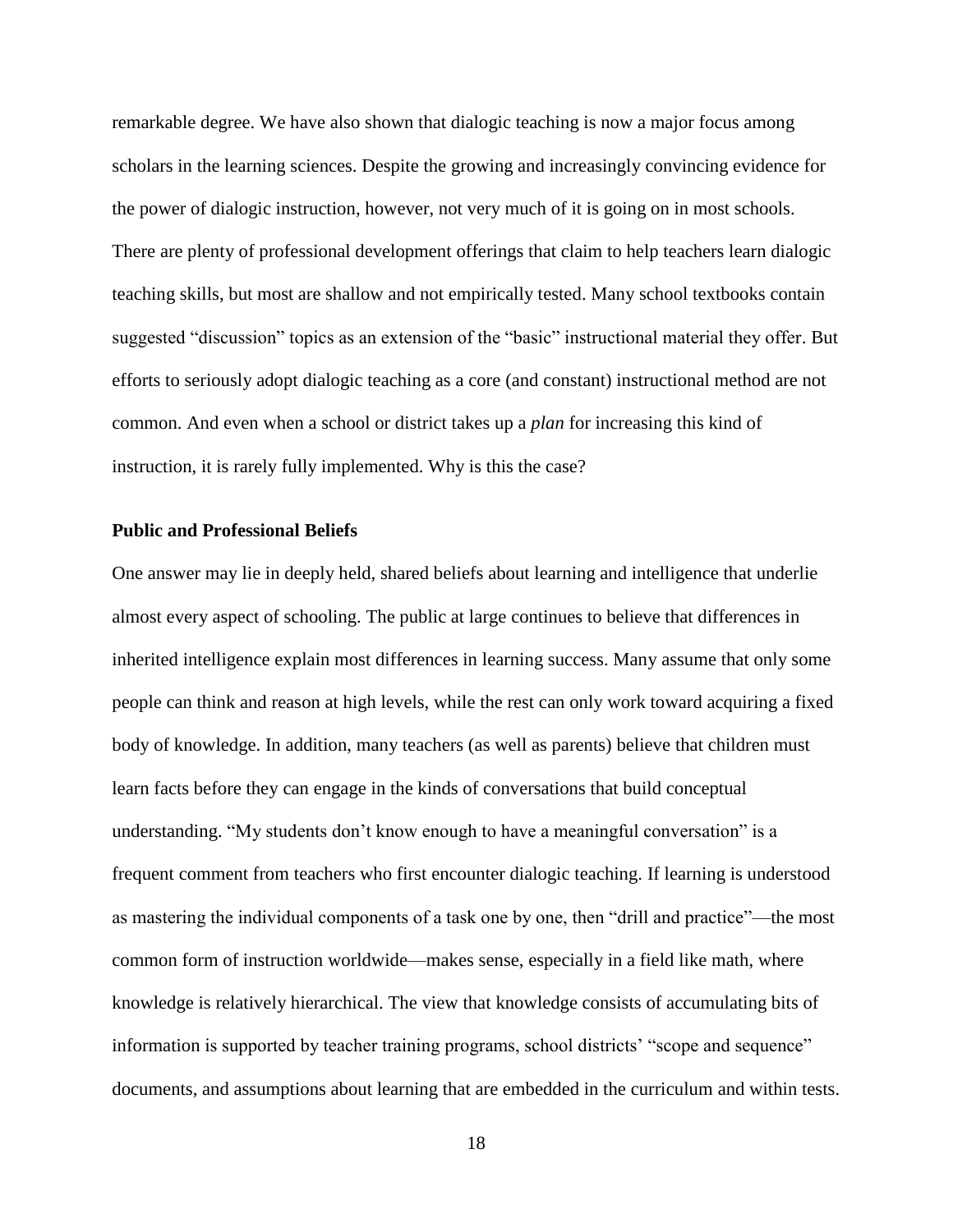It is also consonant with (although not *required* by) the still-dominant psychological theory of better learning through *direct instruction* (Kirschner, Sweller, & Clark, 2006).

This set of views supports the related belief that only some students—those already advantaged by race and social class—can benefit from dialogic teaching. Pauli and Reusser (2015); Klieme, Pauli, and Reusser (2009); and Pauli, Reusser, and Grob (2007) documented a systematic bias *against* using dialogic methods in classrooms in Switzerland and Germany except for classrooms populated primarily by students at the top of the academic ladder within their school systems. The same bias against using these methods with "ordinary" or "weak" or "less intelligent" students is also present in other countries. Students themselves may hold the view that they don't "know enough" to engage in a deep classroom discussion. In a longitudinal study of talk in a biology classroom, Clarke (2015) found that students viewed discussion as a *display* of knowledge, rather than the site where knowledge is *created*. As a result, almost half the students she was studying remained mostly silent over a six-week observation period.

### **Teachers' Knowledge and Skills, and School Conditions**

 $\overline{\phantom{a}}$ 

Frequently, willing teachers have tried and failed to create and sustain dialogic classrooms. These may have been failures to manage or maintain discussions, or instances where teachers gave up because they did not see immediate improvement in student outcomes.<sup>3</sup> These failures have not been systematically investigated, but we can propose a few explanations.

Orchestrating productive discussions requires a set of complex skills that develop through extended practice, coaching, and reflection—time that teachers are rarely given. Especially in math and science, some teachers lack the necessary content knowledge to guide their students

<sup>&</sup>lt;sup>3</sup> A substantial body of research shows that the benefits of dialogic teaching are often delayed (e.g., Schwartz & Martin, 2004; Kapur, 2011, 2012; Howe, McWilliam, & Cross, 2005; Asterhan & Schwarz, 2007; Crowell & Kuhn, 2014).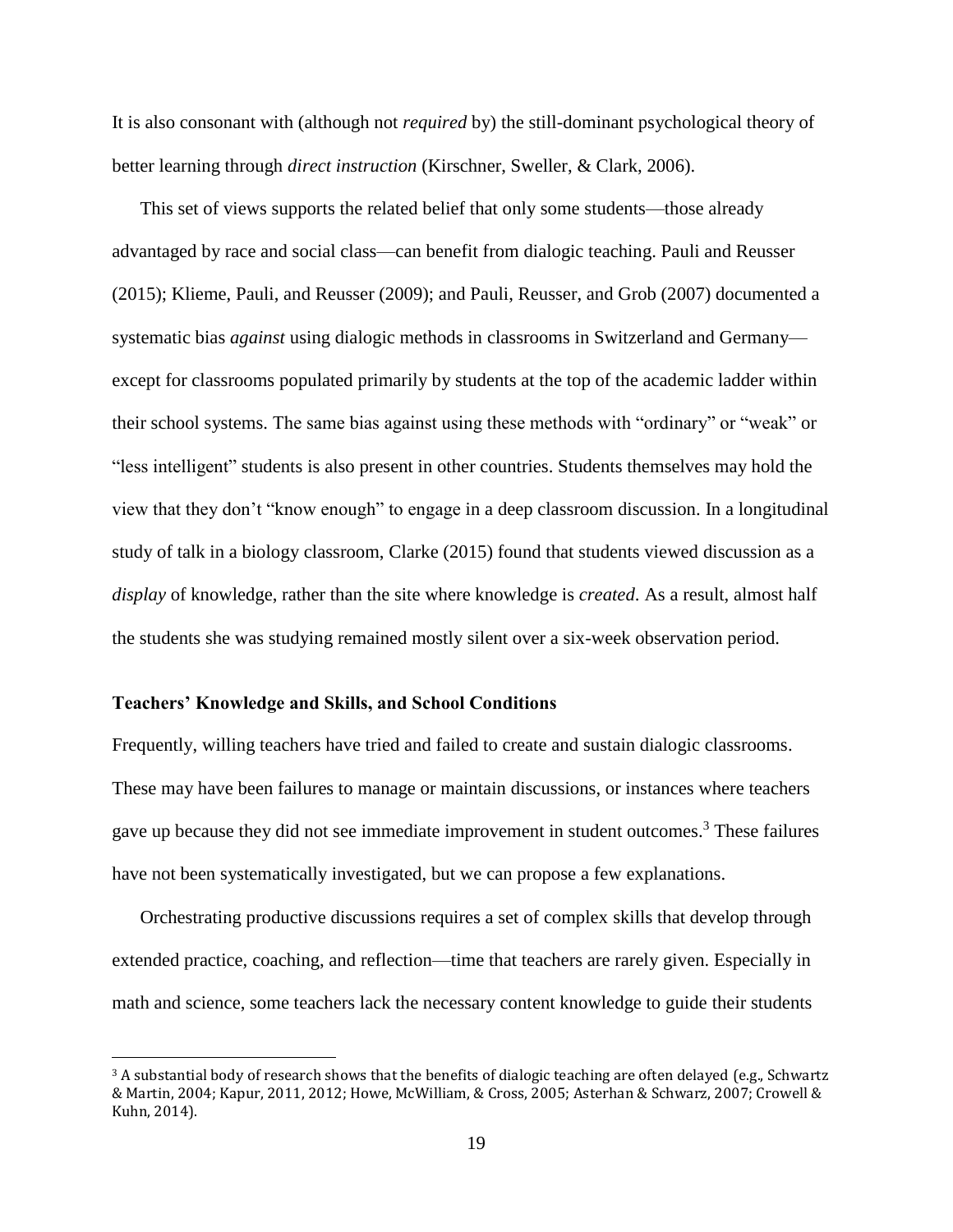through the kind of discussions that result when students are encouraged to wonder aloud and share their observations. Without sustained support from peers and supervisors, teachers are likely to regress to "safe" forms of classroom talk—such as teacher-led discussion in which students answer a sequence of questions that yields a shared correct answer to a complex question but does not engage them in cognitive struggle. In some cases, teachers and/or students are uncomfortable with argument in general, which may be associated with unpleasantness or disrespect. In others, teachers "water down" talk by focusing on social aspects of discussion such as how many students made contributions, instead of helping them to build an argument that makes a claim on truth.

Finally, testing plays an increasingly important role in schools, with two or even three rounds of diagnostic testing, weeks of state test administration, and months spent on test preparation. The focus on test scores crowds out other forms of instruction, and renders suspect anything considered to be innovation.

## **Next Steps**

It should be clear from the proceeding section that we will not see widespread dialogic teaching without social, as well as intellectual, change. Teachers, students, parents, and scholars have all been socialized into practices that assume knowledge can be transmitted. These practices actively—although not intentionally—block attempts to build students' minds. Beyond new policies and pedagogies, we need a culture change in schools.

To move in this direction, we first recommend placing this work in the hands of groups of committed teachers. Technology now allows individual teachers to look outside of their districts for training, coaching, and other kinds of support. In the future, scholars and foundations may create new ways of collaborating and new interventions to help provide teachers with the other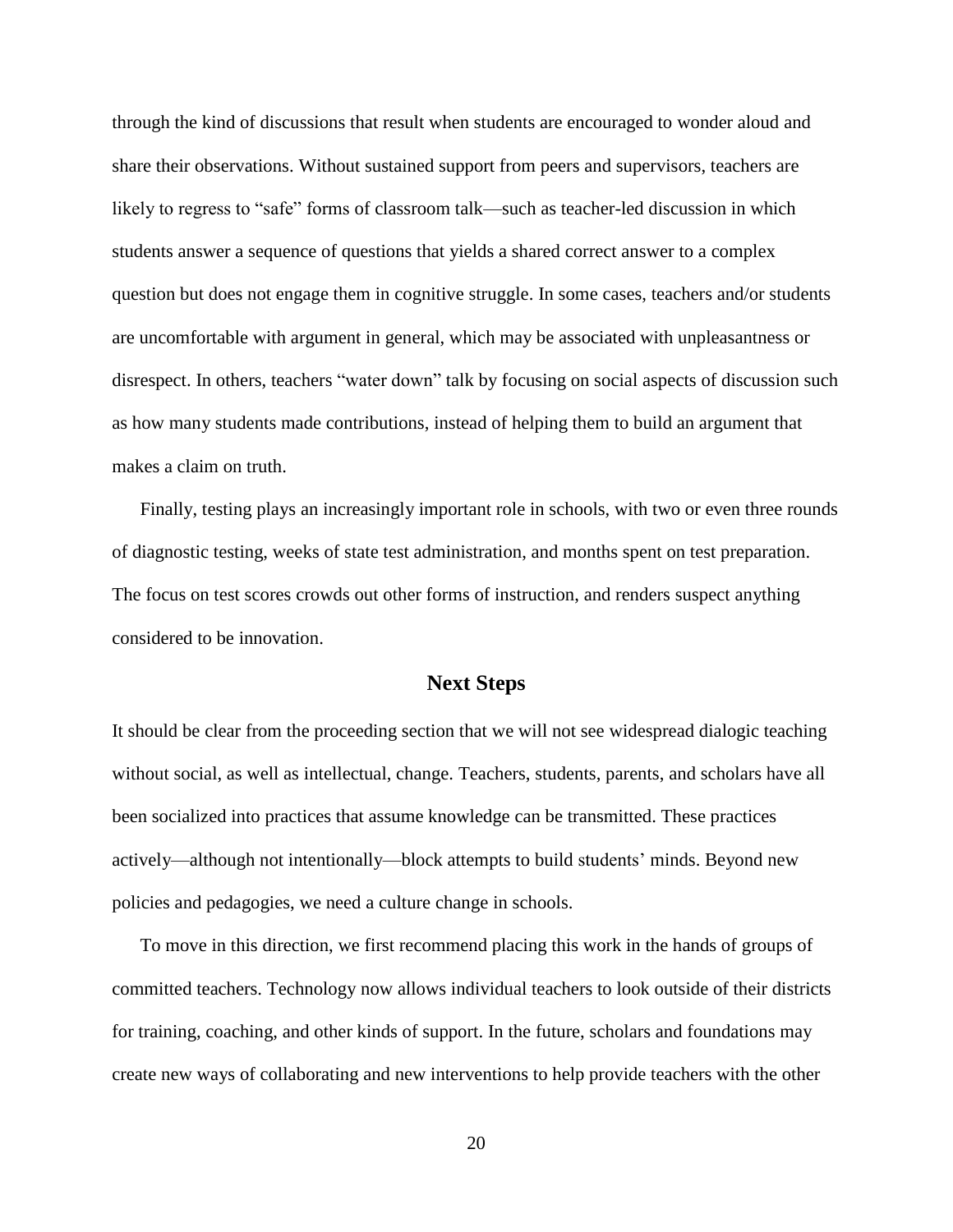elements they need to be successful: opportunities to try out new approaches, thoughtful feedback on their efforts to change their practice, and adequate time for reflection. Perhaps most importantly, teachers will need a sense of "professional safety" while they attempt profound changes in social engagement within their classrooms. There will need to be "safe spaces" as teachers try out, and further develop, new ways of teaching.

Scholars of learning and teaching must prepare themselves for new forms of interaction and partnership with educators. We will need to tell and re-tell the story behind the research evidence that makes dialogic teaching so promising. We will need to maintain our commitment to scientific standards of evidence, while simultaneously finding ways to describe and evaluate, and eventually perhaps spread, the difficult work that leading teachers are undertaking.

Current research tells a promising, and to many, a surprising story. The research shows that in certain dialogic classrooms, all kinds of students learned more than they were directly taught. We do not see these results in classrooms where drill and practice is the norm. And this is not just the latest version of "discovery education," which often turns out only to benefit already advantaged students. Dialogic teaching and learning, then, may be a game changer, offering the possibility of creating more intellectual competence among more individuals. In short, this is a story about human potential. It can no longer be ignored.

#### **References**

- Adey, P., & Shayer, M. (1990). Accelerating the development of formal thinking in middle and high school students. *Journal of Research in Science Teaching, 27*(3), 267-285.
- Adey, P., & Shayer, M. (2015). The effects of Cognitive Acceleration. In L. Resnick, C. Asterhan, & S. Clarke (Eds.), *Socializing intelligence through academic talk and dialogue* (pp. 127-140). Washington, DC: American Educational Research Association.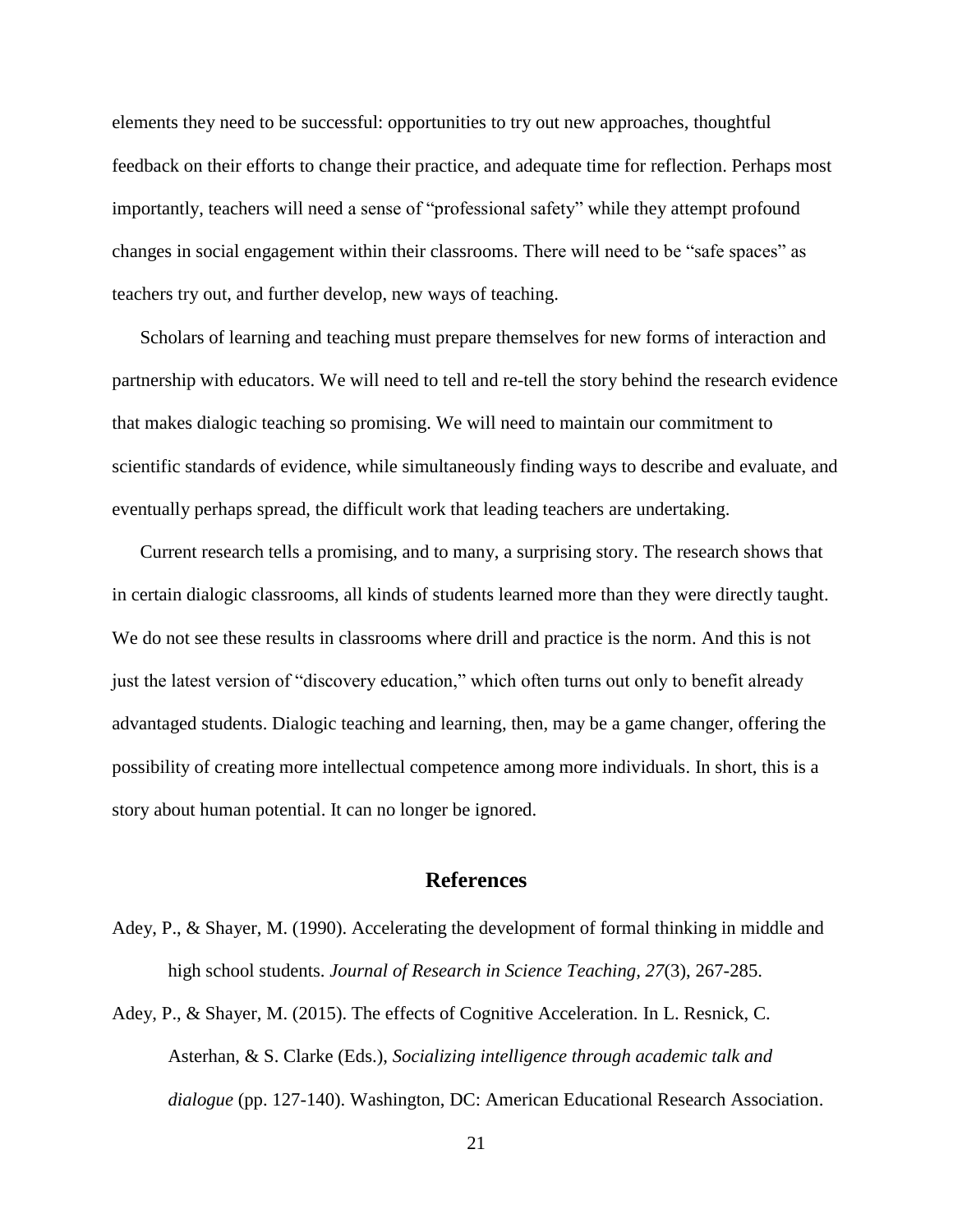- Anderson, R. C, Chinn, C., Waggoner, M., & Nguyen, K. (1998). Intellectually stimulating story discussions. In J. Osborn & F. Lehr (Eds.), *Literacy for all: Issues in teaching and learning* (pp. 170-186). New York, NY: Guildford.
- Anderson, R. C., Nguyen-Jahiel, K., McNurlen, B., Archodidou, A., Kim, S.-Y., Reznitskaya, A., & Gilbert, L. (2001). The snowball phenomenon: Spread of ways of talking and ways of thinking across groups of children. *Cognition and Instruction*, *19*(1), 1-46.
- Applebee, A. N., Langer, J. A., Nystrand, M. & Gamoran, A. (2003). Discussion-based approaches to developing understanding: Classroom instruction and student performance in middle and high school English. *American Educational Research Journal, 40*(3), 685- 730.
- Asterhan, C. S., & Schwarz, B. B. (2007). The effects of monological and dialogical argumentation on concept learning in evolutionary theory. *Journal of Educational Psychology*, *99*(3), 626.
- Beck, I. L., McKeown, M. G., Sandora, C., Kucan, L., & Worthy, J. (1996). Questioning the Author: A yearlong classroom implementation to engage students with text. *Elementary School Journal, 96*(4), 385-414.
- Beck, I. L., & McKeown, M. G. (2006). *Improving comprehension with Questioning the Author: A fresh and expanded view of a powerful approach*. New York, NY: Scholastic, Inc.
- Bill, V. L., Leer, M. N., Reams, L. E., & Resnick, L. B. (1992). From cupcakes to equations: The structure of discourse in a primary mathematics classroom. *Verbum, 1*, *2*, 63-85.
- Bitter, C., O'Day, J., Gubbins, P., & Socias, M. (2009). What works to improve student literacy achievement? An examination of instructional practices in a balanced literacy approach. *Journal of Education for Students Placed at Risk, 14*, 17-44.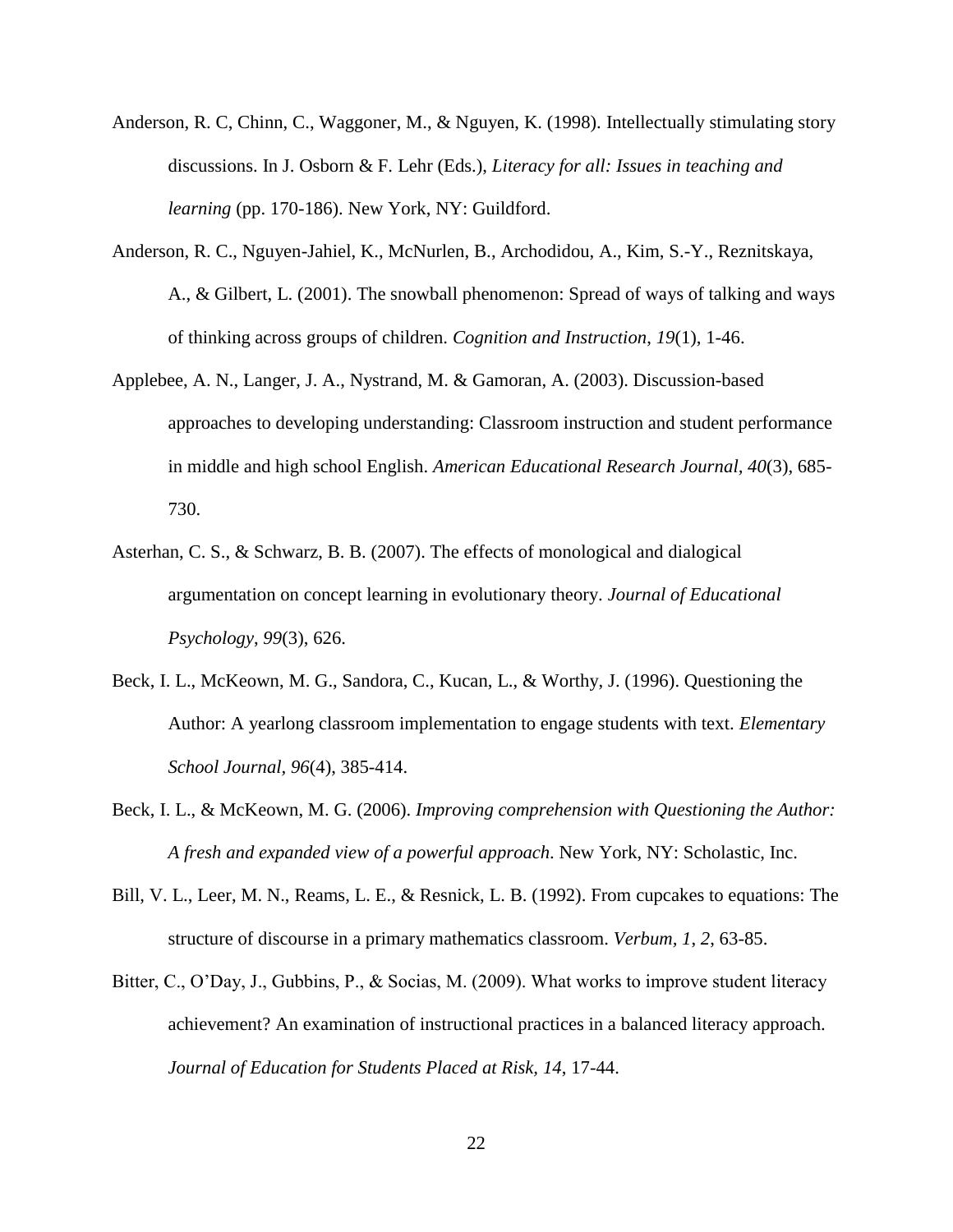- Blackwell, L. S., Trzesniewski, K. H., & Dweck, C. S. (2007). Implicit theories of intelligence predict achievement across an adolescent transition: A longitudinal study and an intervention. *Child Development*, *78*(1), 246-263.
- Chapin, S., & O'Connor, C. (2012). Project Challenge: Using challenging curriculum and mathematical discourse to help all students learn. In C. Dudley-Marling  $\& S$ . Michaels (Eds.), *High expectation curricula: Helping all students succeed with powerful learning* (pp. 113-127). New York, NY: Teachers College Press.
- Chinn, C., & Anderson, R. (1998). The structure of discussions that promote reasoning. *Teachers College Record, 100*(2), 315-368.
- Clarke, S. N. (2015). The right to speak. In L. Resnick, C. Asterhan, & S. Clarke (Eds.), *Socializing intelligence through academic talk and dialogue* (pp. 167-180). Washington, DC: American Educational Research Association.
- Crowell, A., & Kuhn, D. (2014). Developing dialogic argumentation skills: A 3-year intervention study. *Journal of Cognition and Development*, *15*(2), 363-381.
- Dweck, C. (2006). *Mindset: The new psychology of success*. New York, NY: Random House LLC.
- Education Endowment Foundation (2015). Philosophy for Children: Evaluation Report and Executive Summary. London, UK: Education Endowment Foundation.
- Great Books Foundation (1987). *An introduction to shared inquiry*. Chicago, IL: The Great Books Foundation.
- Greeno, J. G. (2015). Classroom talk sequences and learning. In L. Resnick, C. Asterhan, & S. Clarke (Eds.), *Socializing intelligence through academic talk and dialogue* (pp. 255-262). Washington, DC: American Educational Research Association.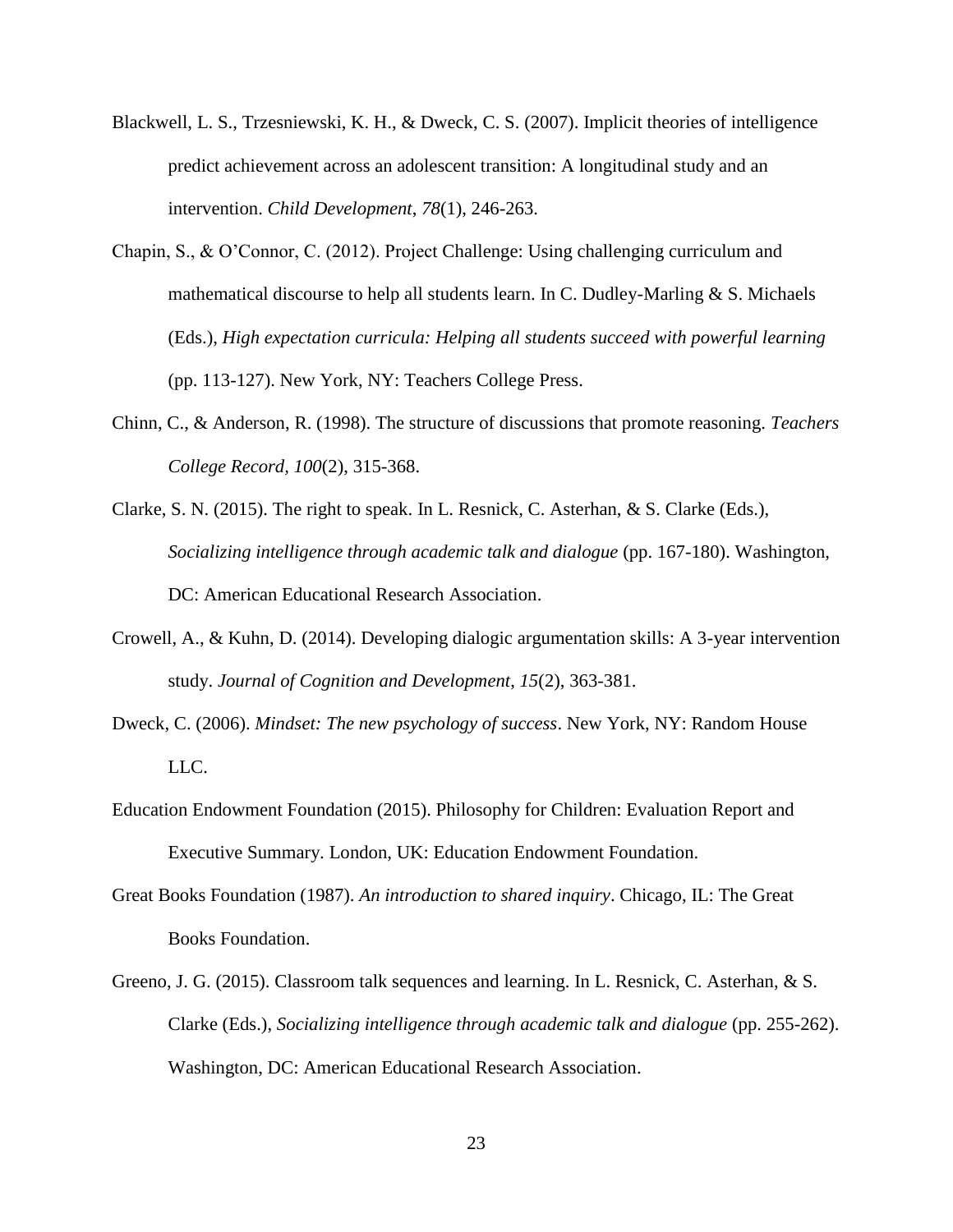Heath, S. B. (1991). "It's about winning!" The language of knowledge in baseball. In L. Resnick, J. Levine, & S. Teasley (Eds.), *Perspectives on socially shared cognition*. Washington, DC: American Psychological Association.

- Heath, C., & Luff, P. (1992). Collaboration and control: Crisis management and multimedia technology in London Underground line control rooms. *Journal of Computer-Supported Cooperative Work (CSCW)*, 7(1), 69–94.
- Howe, C., McWilliam, D., & Cross, G. (2005). Chance favours only the prepared mind: Incubation and the delayed effects of peer collaboration. *British Journal of Psychology*, *96*(1), 67-93.

Hutchins, E. (1995). *Cognition in the wild*. Cambridge, MA: MIT Press.

- Kapur, M. (2011). A further study of productive failure in mathematical problem solving: Unpacking the design components. *Instructional Science*, *39*(4), 561-579.
- Kapur, M. (2012). Productive failure in learning the concept of variance. *Instructional Science*, *40*(4), 651-672.
- Kirschner, P. A., Sweller, J., & Clark, R. E. (2006). Why minimal guidance during instruction does not work: An analysis of the failure of constructivist, discovery, problem-based, experiential and inquiry-based teaching. *Educational Psychologist,* Vol. 41, 75-86.
- Klieme, E., Pauli, C., & Reusser, K. (2009). The Pythagoras Study: Investigating effects of teaching and learning in Swiss and German mathematics classrooms. In T. Janik & T. Seidel (Eds.), *The power of video studies in investigating teaching and learning in the classroom* (pp. 137-160). Münster, Germany: Waxmann.
- Koedinger, K. R., & Wiese, E. S. (2015). Accounting for socializing intelligence with the Knowledge-Learning-Instruction Framework. In L. Resnick, C. Asterhan, & S. Clarke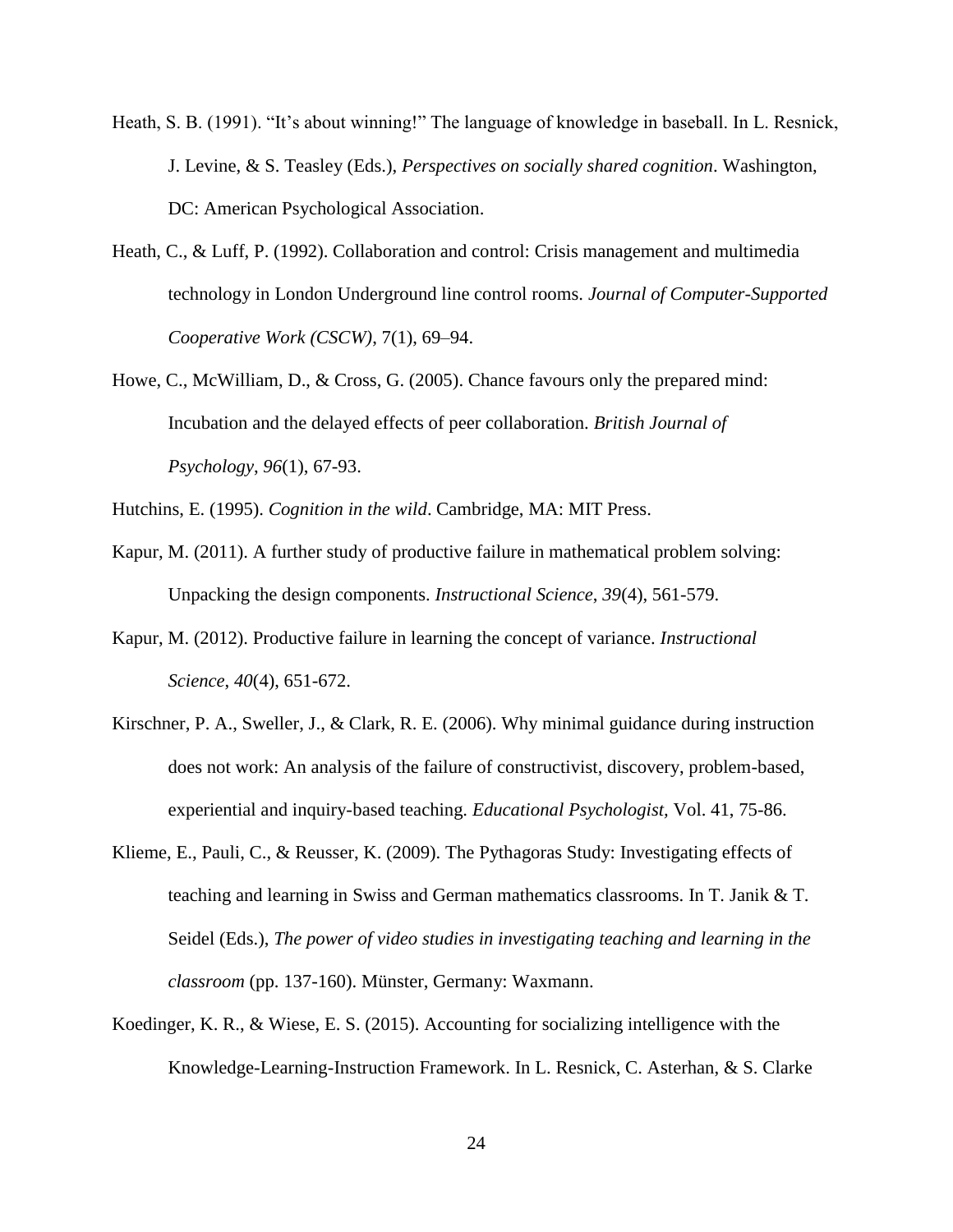(Eds.), *Socializing intelligence through academic talk and dialogue* (pp. 275-286). Washington, DC: American Educational Research Association.

Kuhn, D. (2005). *Education for thinking*. Cambridge, MA: Harvard University Press.

- Kuhn, D., & Zillmer, N. (2015). Developing norms of discourse. In L. Resnick, C. Asterhan, & S. Clarke (Eds.), *Socializing intelligence through academic talk and dialogue* (pp. 77-86). Washington, DC: American Educational Research Association.
- Langer, J. A. (2001). Beating the odds: Teaching middle and high school students to read and write well. *American Educational Research Journal, 38*(4), 837-880.
- Lave, J., Murtaugh, M., & de la Rocha, O. (1984). The dialectic of arithmetic in grocery shopping. In B. Rogoff & J. Lave (Eds.), *Everyday cognition: Its development in social context*. Cambridge, MA: Harvard University Press.
- Lipman, M. (1981). Philosophy for children. In A. L. Costa (Ed.), *Developing minds: Programs for teaching thinking, Volume 2* (pp. 35–38). Alexandria, VA: Association for Supervision and Curricular Development.
- Lipman, M. (2003). *Thinking in education* (2nd ed.). Cambridge, UK & New York, NY: Cambridge University Press.
- McKeown, M. G., & Beck, I.L. (2015). Effective classroom talk *is* reading comprehension instruction. In L. Resnick, C. Asterhan, & S. Clarke (Eds.), *Socializing intelligence through academic talk and dialogue* (pp. 51-62). Washington, DC: American Educational Research Association.
- Matsumura, L. C., & Garnier, H. E. (2015). Embedding dialogic teaching in the practice of a large school system. In L. Resnick, C. Asterhan, & S. Clarke (Eds.), *Socializing intelligence through academic talk and dialogue* (pp. 415-426). Washington, DC: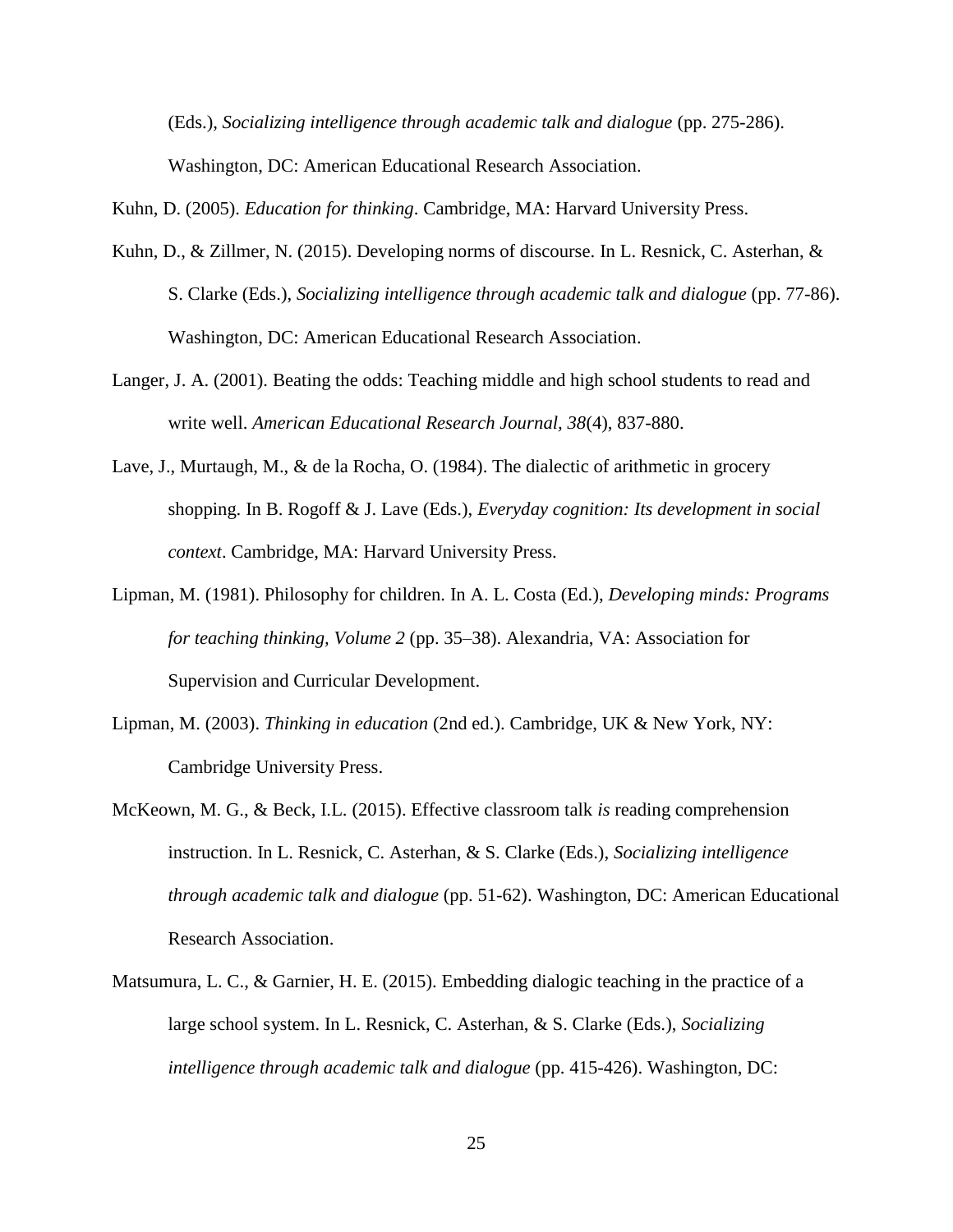American Educational Research Association.

Mead, G. H. (1934). *Mind, self, and society*. Chicago, IL: The University of Chicago Press.

- Michaels, S., O'Connor, C., & Resnick, L. B. (2008). Deliberative discourse idealized and realized: Accountable talk in the classroom and in civic life. *Studies in philosophy and education*, *27*(4), 283-297.
- Murphy, P. K., Wilkinson, I. A. G., Soter, A. O., Hennessey, M. N. & Alexander, J. F. (2009). Examining the effects of classroom discussion on students' high-level comprehension of text: A meta-analysis. *Journal of Educational Psychology, 101*, 740-764.
- Nussbaum, E. M., & Asterhan, C. S. C. (2016). The psychology of far transfer from classroom argumentation. In F. Paglieri, L. Bonelli, & S. Felletti (Eds.), *The psychology of argument: cognitive approaches to argumentation and persuasion* (pp. 407-423). London: College Publications, Studies in Logic and Argumentation series.
- O'Connor, C., Michaels, S., & Chapin, S. (2015). "Scaling down" to explore the role of talk in learning: From district intervention to controlled classroom study. In L. Resnick, C. Asterhan, & S. Clarke (Eds.), *Socializing intelligence through academic talk and dialogue* (pp. 111-126). Washington, DC: American Educational Research Association.
- Pauli, C., Reusser, K., & Grob, U. (2007). Teaching for understanding and/or self-regulated learning? A video-based analysis of reform-oriented mathematics instruction in Switzerland. *International Journal of Educational Research, 46*(5), 294-305.
- Pauli, C., & Reusser, K. (2015). Discursive cultures of learning in (everyday) mathematics teaching in German and Swiss classrooms. In L. Resnick, C. Asterhan, & S. Clarke (Eds.), *Socializing intelligence through academic talk and dialogue* (pp. 181-193). Washington, DC: American Educational Research Association.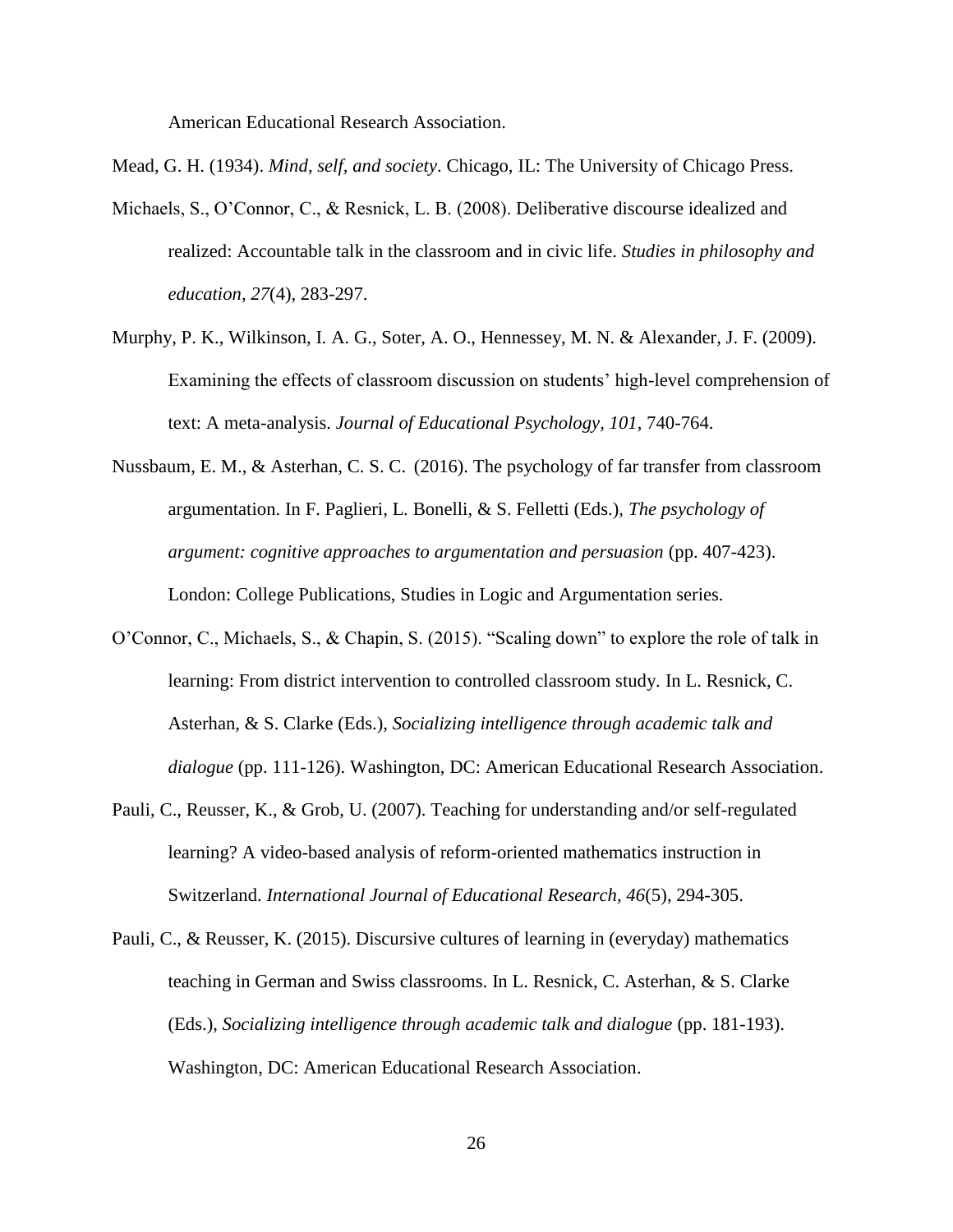Piaget. J., & Inhelder, B. (1969). *The psychology of the child*. London: Routledge.

- Pontecorvo, C. & Fasulo, A. (1997). Learning to argue in family shared discourse. In L. B. Resnick, C. Pontecorvo, & R. Säljö (Eds.), *Discourse, tools, and reasoning: Essays on situated cognition*. Berlin, Germany: Springer Berlin-Heidelberg.
- Resnick, L. B., Asterhan, C. S. C., & Clarke, S. N. (Eds.) (2015). *Socializing intelligence through academic talk and dialogue*. Washington, DC: American Educational Research Association.
- Resnick, L. B., Bill, V. L., Lesgold, S. B., & Leer, M. N. (1991). Thinking in arithmetic class. In B. Means, C. Chelemer, & M.S. Knapp (Eds.), *Teaching advanced skills to at-risk students* (pp. 27-53). San Francisco, CA: Jossey-Bass.
- Resnick, L. B., Michaels, S., & O'Connor, C. (2010). How (well structured) talk builds the mind. *Innovations in educational psychology: Perspectives on learning, teaching and human development* (pp. 163-194).
- Reznitskaya, A., Anderson, R. C., Dong, T., Li, Y., Kim, I.-H., & Kim, S.-Y. (2008). Learning to think well: Application of argument schema theory to literacy instruction. In C. C. Block & S. R. Paris (Eds.), *Comprehension instruction: Research-based best practices* (2nd ed.) (pp. 196-213). New York: Guilford.
- Schwartz, D. L., & Martin, T. (2004). Inventing to prepare for future learning: The hidden efficiency of encouraging original student production in statistics instruction. *Cognition and Instruction*, *22*(2), 129-184.
- Shayer, M. (1999). Cognitive acceleration through science education II: Its effects and scope. *International Journal of Science Education*, 21, (8), 883-902.

Suchman, L. 1997. Centers of coordination: A case and some themes. In Resnick, L. B.,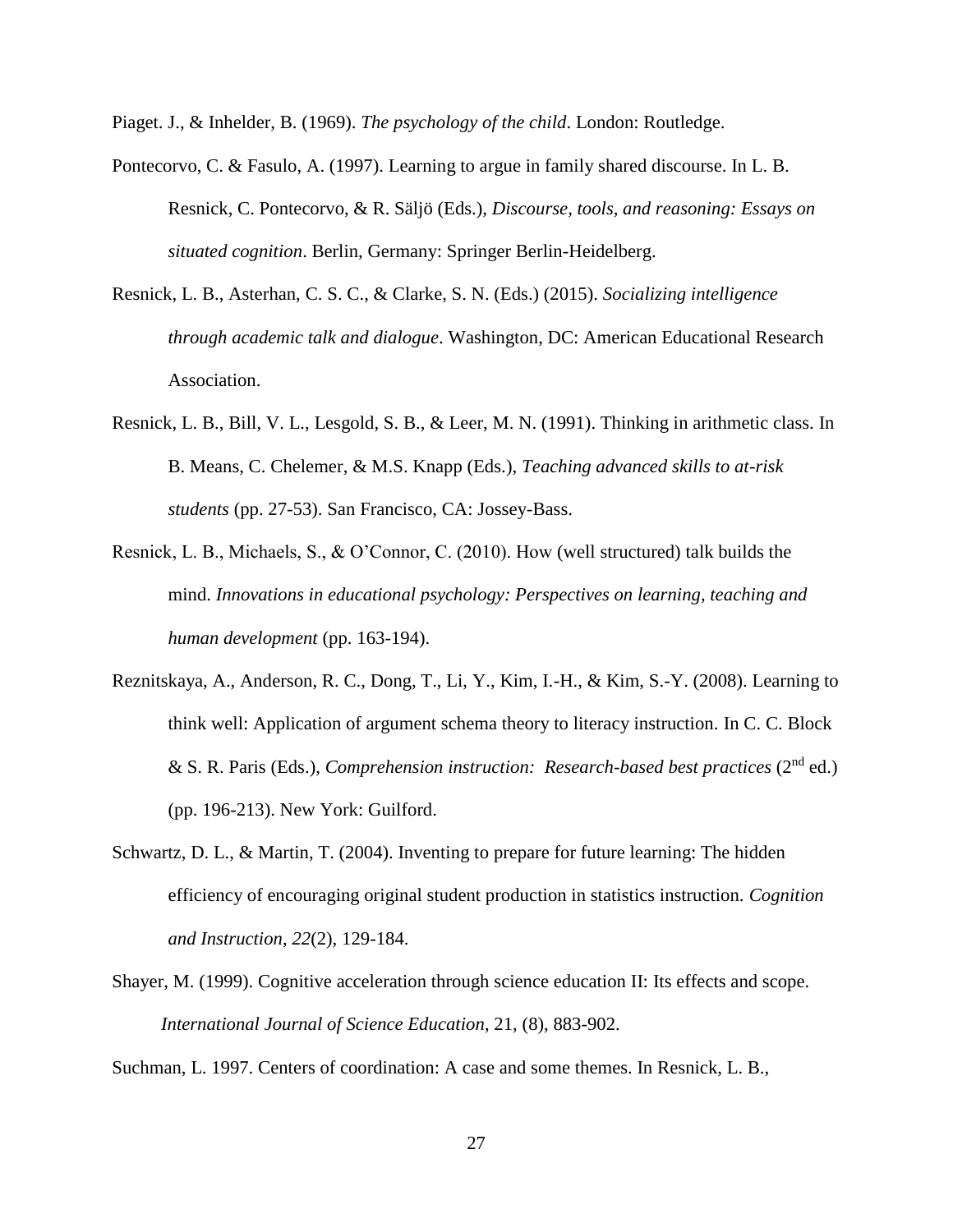Pontecorvo, C., & Säljö, R. (Eds.), *Discourse, tools, and reasoning: Essays on situated cognition*. Berlin, Germany: Springer Berlin Heidelberg.

- Sun, J., Anderson, R. C., Perry, M., & Lin, T.-J. (in press). Emergent leadership in children's cooperative problem solving groups. *Cognition and Instruction*.
- Sun, J., Anderson, R. C., Lin, T-J., & Morris, J. (2015). Social and cognitive development during collaborative reasoning. In L. Resnick, C. Asterhan, & S. Clarke (Eds.), *Socializing intelligence through academic talk and dialogue* (pp. 63-75). Washington, DC: American Educational Research Association.
- Taatgen, N. A. (2013). The nature and transfer of cognitive skills. *Psychological Review, 120*(3), 339-471.
- Taylor, B. M., Pearson, P. D., Clark, K., & Walpole, S. (2000). Effective schools and accomplished teachers: Lessons about primary grade reading instruction in low-income schools. *Elementary School Journal, 101*, 121-165.
- Topping, K. J., & Trickey, S. (2007a). Collaborative philosophical enquiry for school children: Cognitive effects at 10-12 years. *British Journal of Educational Psychology, 77*, 271– 288.
- Topping, K. J., & Trickey, S. (2007b). Collaborative philosophical enquiry for school children: Cognitive gains at two-year follow-up. *British Journal of Educational Psychology, 77*, 787-796.
- Topping, K. J., & Trickey, S. (2015). The role of dialogue in Philosophy for Children. In L. Resnick, C. Asterhan, & S. Clarke (Eds.), *Socializing intelligence through academic talk and dialogue* (pp. 99-110). Washington, DC: American Educational Research